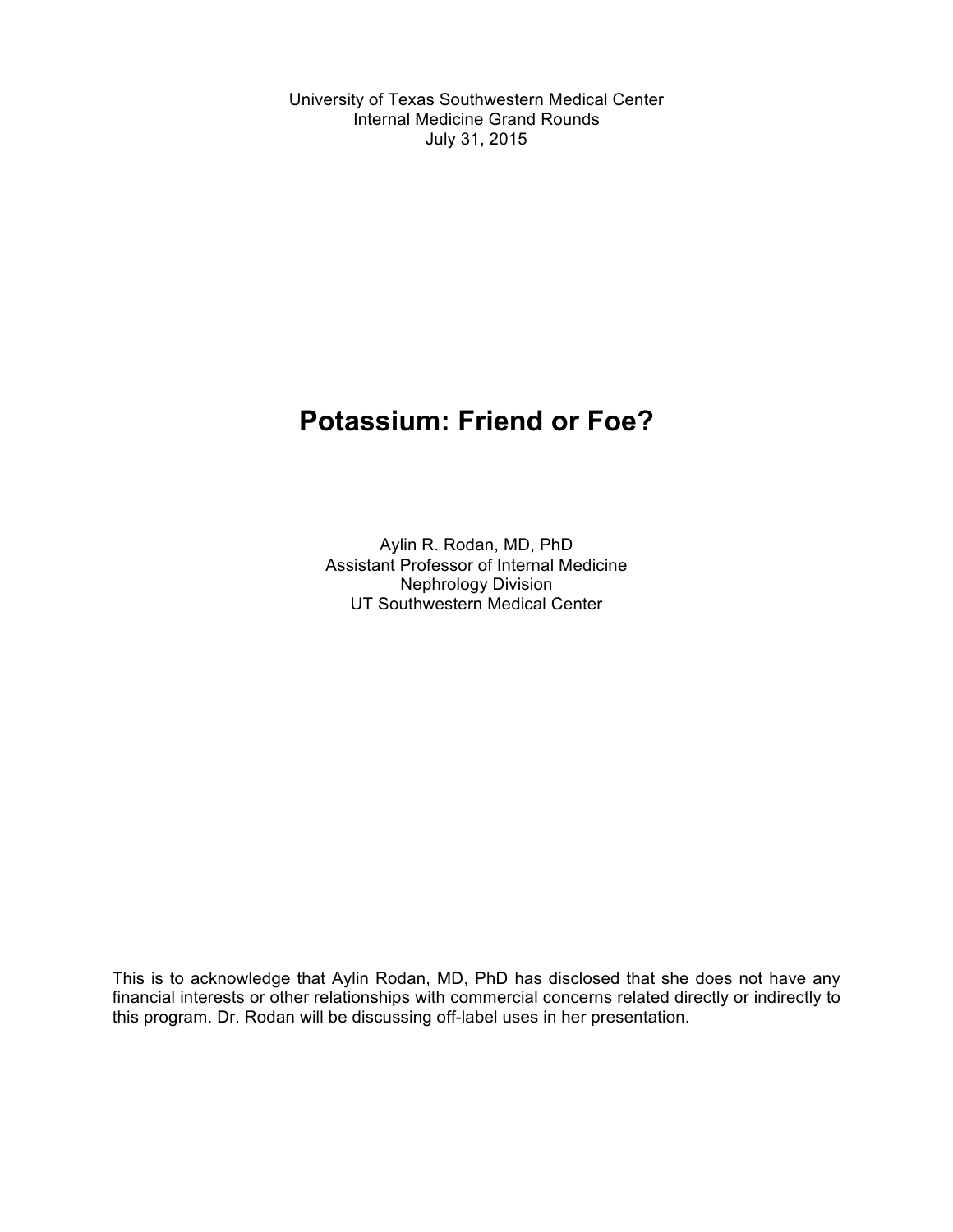# **Biographical Information**

Dr. Rodan is a physician-scientist with an interest in electrolyte disorders, hypertension and the underlying epithelial ion transport mechanisms in the kidney driving these clinical syndromes. She obtained a B.S. in Biology with Distinction from Yale University, graduating *magna cum laude,* and began her scientific career there studying the role of endoplasmic reticulum chaperones in protein folding. Dr. Rodan then enrolled in the Medical Scientist Training Program at the University of California San Francisco, where she studied the mechanisms of behavioral changes in *Drosophila melanogaster* in response to alcohol, examining the effects of protein kinase A signaling in different parts of the brain, as well as the role of insulin signaling. After receiving her MD and PhD degrees, she continued at UCSF for internal medicine residency, where she was recognized with the Keith Johnson Award for outstanding second year resident. Dr. Rodan then moved to Dallas for nephrology fellowship training at UT Southwestern, where she deepened her understanding of renal physiology and clinical nephrology, and served as chief fellow. She has been on the faculty of the nephrology division since 2011, and is currently an Assistant Professor. Her laboratory studies ion channels and transporters, and the signaling cascades that regulate them, in the *Drosophila* renal tubule. The goal is to understand these transporters, channels and their regulation in greater mechanistic detail, identify new regulatory factors by performing forward genetic screens, and translate these insights into improved understanding of human kidney disorders. She has received support for her research from a career development award from the NIH, a pilot and feasibility award from the UT Southwestern O'Brien Center, and the Carl Gottschalk Young Investigator Award from the American Society of Nephrology, as well as an award for outstanding genetic research from the Browne Genetic Research Fund. Dr. Rodan also sees patients with general medicine and kidney disorders at Parkland and Zale Lipshy hospitals, and teaches medical, undergraduate and graduate students and housetaff, with an emphasis on renal physiology.

#### **Purpose and Overview:**

The purpose of this Grand Rounds presentation is to review the potential benefits and harms of potassium intake on human health. Recent advances illuminating the physiology underlying the beneficial effects of potassium will be reviewed. In some patients, excess potassium intake may result in hyperkalemia; the risk factors for this electrolyte disorder will be reviewed, as well as management approaches. Understanding of these principles will guide the clinician in optimizing recommendations for potassium intake in different patient populations.

#### **Objectives:**

- 1. Review the beneficial effects of potassium intake on human health
- 2. Review recent advances in understanding the physiology underlying the beneficial effects of potassium
- 3. Identify risk factors for hyperkalemia
- 4. Understand risks and benefits of current treatments for hyperkalemia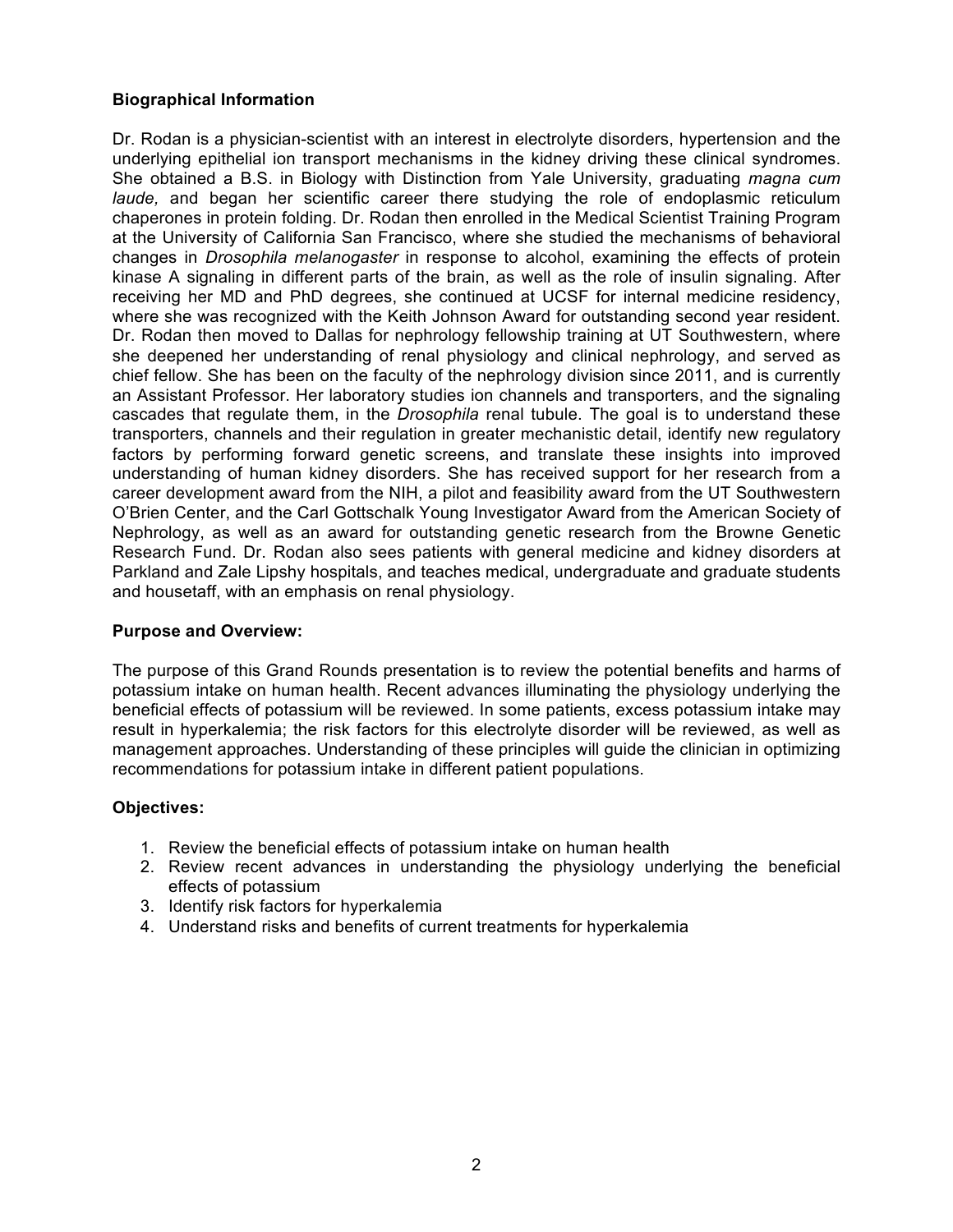## **Background and Introduction**

The kidney plays an essential role in maintaining homeostasis of blood ion concentrations. Because the concentration gradient of potassium across the cell membrane is a key determinant of the membrane potential of cells, deviations in serum potassium of < 3 mEq/L from the normal setpoint can lead to severe muscle dysfunction, resulting in respiratory failure and cardiac arrest. Less severe hypo- and hyperkalemia are also associated with morbidity and mortality across various patient populations (1-8). In addition, deficiencies in potassium intake have been associated with hypertension and adverse cardiovascular outcomes. This is likely due to the interrelated handling of sodium and potassium by the kidney. Here, recent data on the beneficial effects of potassium on blood pressure and cardiovascular outcomes will be reviewed, along with the physiological basis for these effects. In some patient populations, however, potassium excess is deleterious. Risk factors for the development of hyperkalemia will be reviewed, as well as the risks and benefits of existing and emerging therapies for hyperkalemia.

## **Potassium: Friend – The Beneficial Effects of Potassium Intake**

High blood pressure is the largest threat to human health worldwide (9). The beneficial effects of potassium salts in promoting natriuresis and diuresis have long been appreciated (10,11). Recent studies have provided further evidence of the beneficial effects of potassium intake on blood pressure and clinical outcomes. In a meta-analysis of 21 randomized controlled trials, Aburto *et. al.* found that higher potassium intake resulted in blood pressure lowering in the overall population studied, with more pronounced effects in patients with hypertension or consuming a high sodium diet (Table 1) (12). Furthermore, analysis of 11 cohort studies with a total of 127,038 participants showed that potassium intake in the range of 90-120 mmol/day was associated with a decreased risk of stroke (RR 0.79, 95% confidence interval 0.68 to 0.93). On

the basis of these findings, the World Health Organization recommends daily potassium intake of at least 90 mmol/day (3.5 g/day) (12), while the Institute of Medicine recommends an intake of at least 120 mmol/day (4.7 g/day)  $(13)$ .

**Table 1. Effect of higher potassium intake on blood pressure.**  Adapted from ref 12.

|                                        | SBP (mmHg) DBP (mmHg) |         |
|----------------------------------------|-----------------------|---------|
| Overall population                     | $-3.49$               | $-1.96$ |
| Hypertensive subjects                  | $-5.32$               | $-3.10$ |
| High Na <sup>+</sup> (> 4g/day) intake | $-6.91$               | $-2.87$ |

The PURE (Prospective Urban Rural Epidemiology) study adds further support to this idea. A global population comprising ~102,000 adults was studied. 24 hour urinary potassium was estimated from spot urine samples. This study found that for any given level of sodium intake, higher potassium intake was associated with decreased blood pressure, and *vice versa*. As in the Aburto study, the modifying effect of potassium was greatest in those individuals consuming the highest sodium diets (14). Analysis of participants in the Dallas Heart Study also showed increasing systolic and diastolic blood pressure with increases in the ratio of urinary sodium to potassium in both African-American and non-African-American subjects, with a stronger effect in men than in women (15). This is particularly relevant given high sodium consumption worldwide. In the United States, median sodium intake is 3.4 g/day, with fewer than 10% of individuals consuming < 2.3 g/day (16), and worldwide, mean sodium intake is 4.9 g, with 3.3% of individuals consuming < 2.3 g/day (14). Furthermore, in PURE, high potassium intake, as inferred from urinary excretion, was associated with decreased risk of death or cardiovascular events, primarily driven by decreased risk of death, while low potassium intake was associated with increased risk of death and cardiovascular events (17). However, median potassium intake in the United States is estimated to be 66 mmol (2.6 g)/day (16), while worldwide the median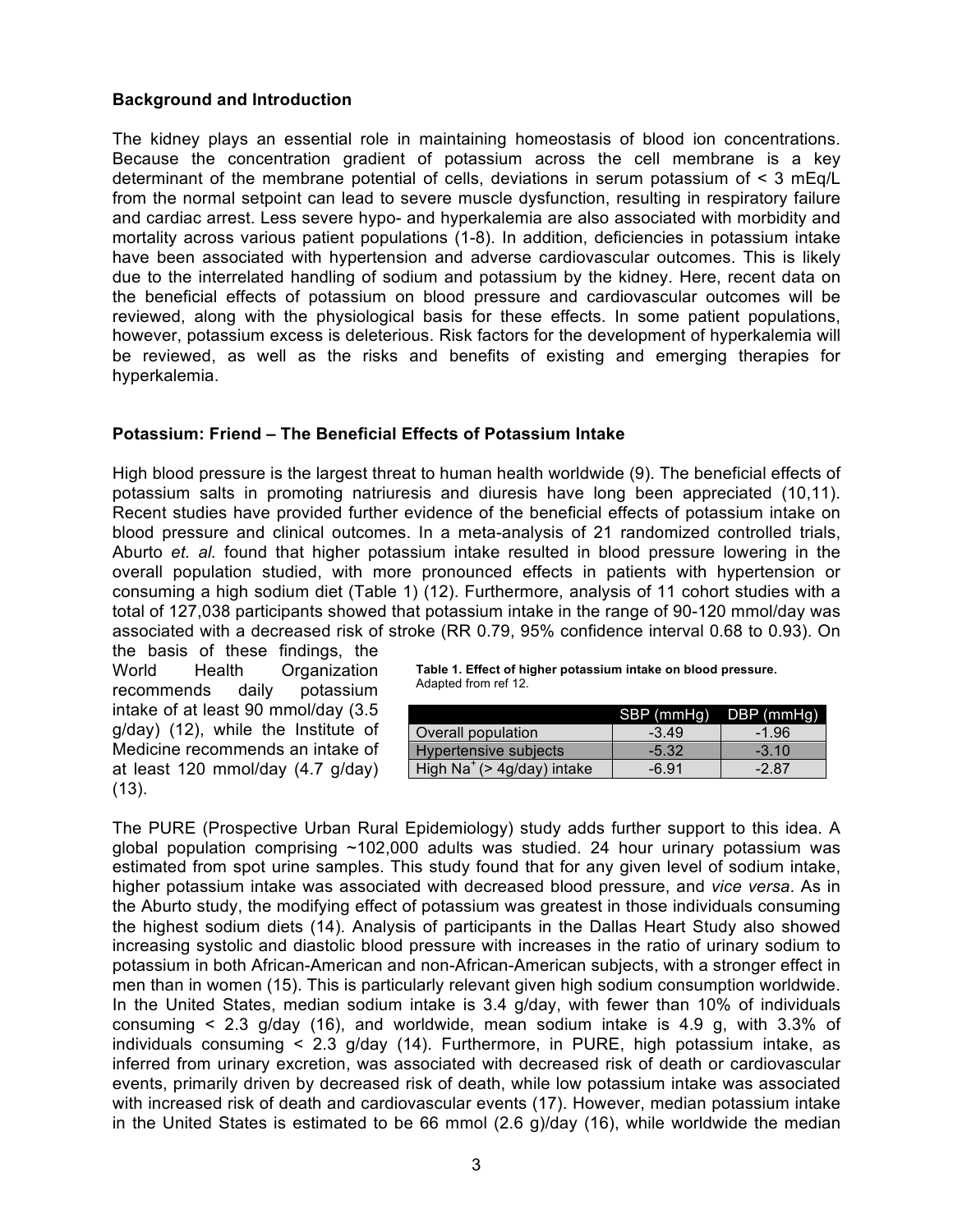potassium intake is 54 mmol (2.12 g)/day (14). The National Kidney Foundation provides information on the potassium content of various foods at https://www.kidney.org/atoz/content/potassium, and a partial list of high potassium foods is provided in Table 2.

#### **Why is Potassium Beneficial? Recent Advances**

It has long been appreciated that potassium has natriuretic and diuretic effects. In 1935, Keith and Binger reported a series of 60 patients, of whom 80% had a diuretic response to potassium salts. They demonstrated an increase in urinary sodium excretion in several patients (10). Subsequent studies further elucidated the relationship between urinary sodium and potassium handling. Womersley and Darragh, studying themselves, demonstrated that severely depleting the diet of potassium (2 mEq K<sup>+</sup>/day) caused sodium and water retention in

**Table 2. Partial list of high potassium foods.** Adapted from https://www.kidney.org/atoz/conte nt/potassium.

| <b>High Potassium Foods</b> |  |
|-----------------------------|--|
| apricots                    |  |
| cantaloupe                  |  |
| mango                       |  |
| prunes                      |  |
| butternut squash            |  |
| beets                       |  |
| carrots                     |  |
| spinach                     |  |
| beans                       |  |
| okra                        |  |
| potatoes                    |  |
| milk                        |  |
| yogurt                      |  |
| nuts (eg peanut butter)     |  |

a dietary sodium-dependent fashion (18). Similarly, in a group of ten healthy men, a low potassium diet (10 mEq K<sup>+</sup>/day) resulted in decreased urinary sodium excretion, increased blood pressure, and salt sensitivity (19).

Potassium is freely filtered at the glomerulus and  $\sim$ 2/3 is reabsorbed in the proximal tubule, and

an additional  $~25\%$  in the thick ascending limb of the loop of Henle (20). Fine-tuning of renal potassium excretion occurs in the aldosteronesensitive distal nephron (ASDN), comprising the late distal convoluted tubule (DCT), connecting tubule (CNT) and cortical collecting duct (CCD) (21). In this segment, three key factors promote potassium secretion into the tubular lumen: sodium delivery; tubular fluid flow rate; and aldosterone (20). Sodium reabsorption through the epithelial sodium channel (ENaC) generates the negative luminal charge that drives potassium secretion (Figure 1) (20). Changes in sodium reabsorption in segments proximal to the ASDN (proximal tubule, thick ascending limb, and distal convoluted tubule) influence sodium delivery to the ASDN, thereby altering potassium secretion in this segment.



**Figure 1. Key determinants or K<sup>+</sup> secretion in the aldosteronesensitive distal nephron (ASDN).** Sodium reabsorption through the epithelial sodium channel (ENaC) generates a lumen-negative charge that drives potassium secretion through the ROMK and BK potassium channels. Therefore, distal sodium delivery is a key determinant of potassium secretion. Tubular lumen flow stimulates EnaC and BK, and effectively lowers luminal potassium concentration. Aldosterone upregulates  $EMaC$  and the  $Na^{+}/K^{+}$ -ATPase, and has additional effects, such as stimulating medullary potassium recycling, that enhance potassium secretion.

Studies performed in the 1970s and 1980s established that potassium influences proximal sodium reabsorption. For example, intravenous infusions of KCl decrease sodium reabsorption in the proximal tubule (22), while bathing the thick ascending limb in a high potassium bath, as might occur during medullary potassium recycling, decreases sodium reabsorption in that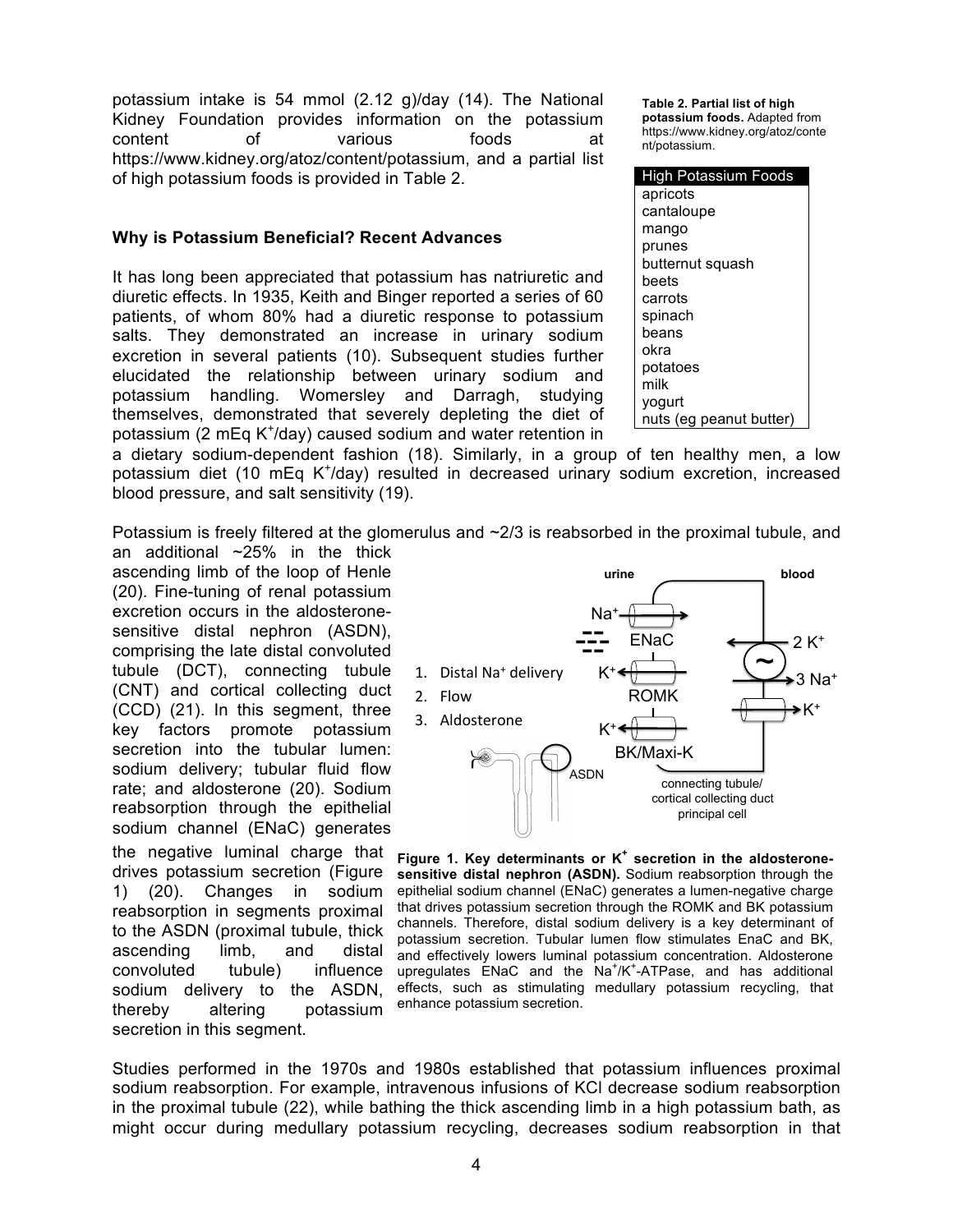segment (23). Subsequent studies showed that administration of a high potassium diet or aldosterone to experimental animals results in increased medullary potassium recycling, with increased potassium concentration in the medullary interstitium and decreased sodium reabsorption in the thick ascending limb (24,25). More recent studies have also confirmed that high dietary potassium decreases sodium reabsorption in the thick ascending limb (26).

## *Effects of potassium on the distal convoluted tubule sodium chloride cotransporter (NCC)*

In recent years, a number of investigators have examined the effect of varying dietary potassium intake in animals on the thiazide-sensitive sodium chloride cotransporter, NCC, which mediates sodium chloride reabsorption in the distal convoluted tubule. These studies have focused on the abundance of total and apical NCC as well as NCC phosphorylation, since NCC phosphorylation increases transport of sodium chloride (27,28). In some cases clearance studies and blood pressure measurements have been performed. A relative weakness of these studies is that none has directly examined sodium chloride flux in the DCT. Nevertheless, a consistent finding has been that high dietary potassium has a thiazide-like effect, inhibiting NCC expression and phosphorylation (29-32), whereas low dietary potassium has the opposite effect, increasing NCC expression and phosphorylation (32-35). In fact, even a single oral potassium "meal" is sufficient to rapidly suppress NCC and increase urinary sodium excretion (36).

The effect of potassium on NCC is opposite to that of sodium chloride: a high salt diet suppresses NCC, while a low salt diet activates the transporter (33,37). How does the kidney handle the combination of high potassium/low sodium or low potassium/high potassium, in which there are opposing signals on NCC? In both cases, the potassium signal appears to dominate. On a high potassium, low sodium diet, NCC is suppressed (30). This is consistent with human data showing that increasing dietary potassium increases urinary sodium excretion, even in subjects on a low sodium diet consisting of 50 mEq (1.1 g) Na<sup>+</sup>/day (38). In animals on a low potassium, high sodium diet, NCC is activated (39,40), and this is also observed in human subjects, as determined by examination of phospho- and total NCC in urinary exosomes (40). Because the typical Western diet is both high in sodium and low in potassium, the stimulation of NCC by a low potassium diet, even in the face of a high sodium intake, leads to increased NaCl reabsorption by the kidney and hypertension (40).

To summarize, high potassium inhibits sodium chloride reabsorption in the distal convoluted tubule, shunting sodium downstream to the aldosterone-sensitive distal nephron, where reabsorption through the epithelial sodium channel generates a lumen-negative charge that drives potassium secretion. Conversely, low potassium activates sodium chloride reabsorption in the distal convoluted tubule (Figure 2).



**Figure 2. Summary of dietary potassium effects on the thiazidesensitive sodium chloride cotransporter (NCC).** High dietary potassium intake inhibits NCC, increasing sodium delivery to the more distal ASDN where potassium secretion occurs (Figure 1), while low dietary potassium stimulates the transporter. This occurs in both low and high dietary sodium conditions. Thus, in the face of a low potassium, high sodium diet, NCC is activated and NaCl reabsorption is increased, resulting in extracellular volume expansion and hypertension.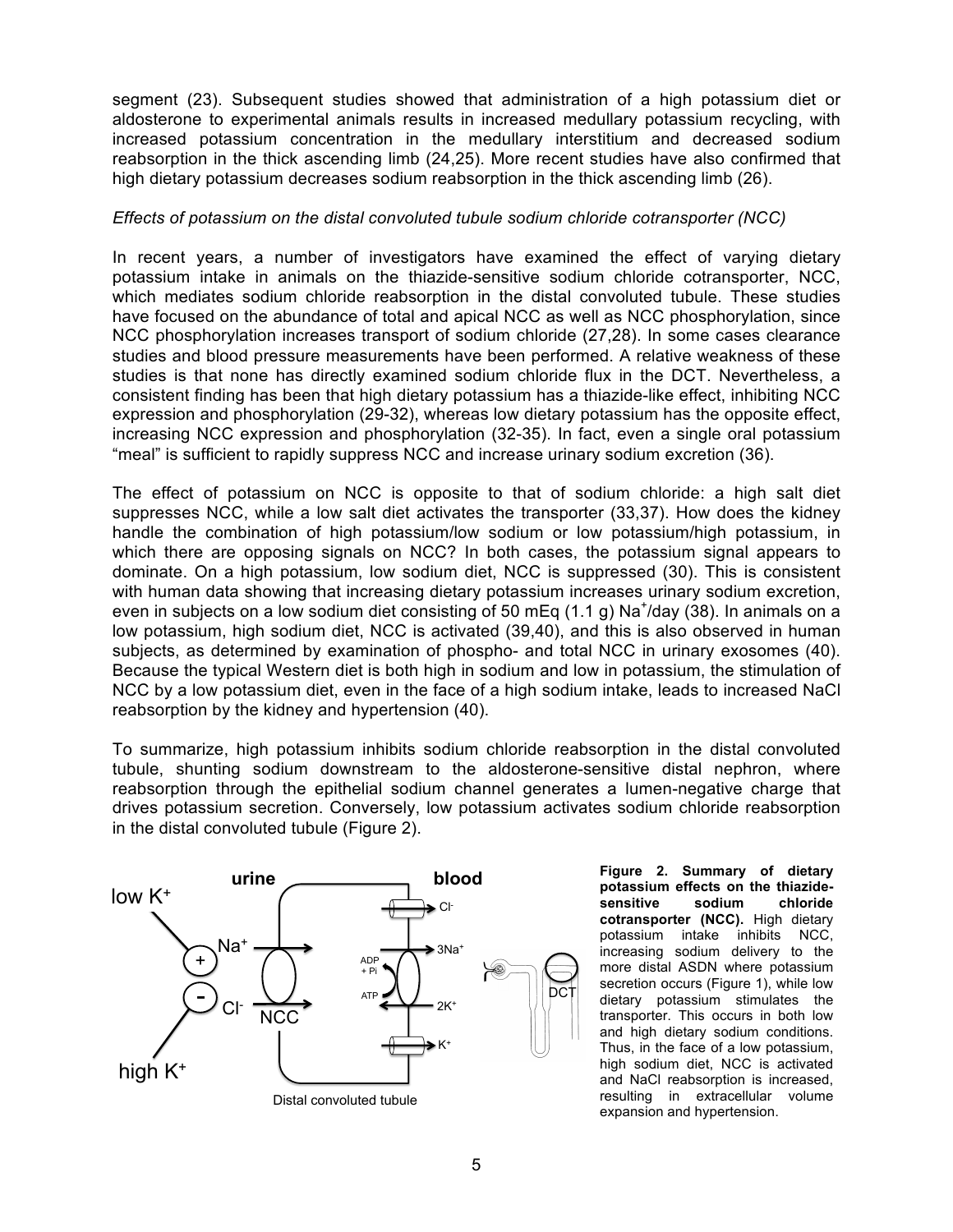#### *Modes of sodium reabsorption in the aldosterone-sensitive distal nephron*

In the aldosterone-sensitive distal nephron, there are three "modes" of sodium reabsorption, which influence the degree of potassium secretion. Electrogenic reabsorption of sodium by the principal cell, which generates a negative charge in the tubule lumen, can either drive potassium secretion, as described above, or, alternatively, can drive paracellular chloride reabsorption (20). Claudin-4 and claudin-8 are components of the paracellular pathway that mediate chloride flux (41). Knockout of either claudin-4 or claudin-8 in mice results in renal salt wasting, and, in the case of claudin-8 knockout, hypokalemia (42,43). Whether the paracellular pathway is regulated by dietary potassium has not been examined. A third pathway is electroneutral sodium chloride reabsorption through non- $\alpha$ -non- $\beta$ - and  $\beta$ -intercalated cells (44), which are also known as "pendrin-positive intercalated cells" based on the presence of the pendrin transporter. Recent work has elucidated the transporters involved in this mechanism, which is energized by the basolateral vacuolar H<sup>+</sup>-ATPase (45,46). The chloride/bicarbonate exchanger, pendrin, and the sodium-dependent chloride-bicarbonate exchanger (NDCBE, also called SLC4A8) mediate parallel sodium chloride reabsorption on the apical membrane, while the sodium/bicarbonate cotransporter (NBC, also called SLC4A9) and an unknown chloride channel mediate exit across the basolateral membrane (47).

In conditions of volume depletion or low sodium intake, all modes of sodium reabsorption in the distal nephron are stimulated: electroneutral sodium chloride reabsorption by the sodium chloride cotransporter in the distal convoluted tubule (48); electroneutral sodium chloride reabsorption by the pendrin-positive intercalated cell (47); and sodium reabsorption by the epithelial sodium channel in the principal cell of the aldosterone-sensitive distal nephron (49,50). However, sodium reabsorption by more upstream segments typically reduces delivery to the principal cell, thereby limiting potassium excretion. Like low sodium, low potassium also stimulates sodium chloride reabsorption by the distal convoluted tubule, as discussed above. The pendrin-positive intercalated cell is also potassium-sensitive, with higher expression of transporters on relatively lower potassium diets (51). In contrast, epithelial sodium channel activity in the ASDN principal cell is suppressed in conditions of low dietary potassium, even when dietary sodium is also low (Figure 3) (34).



**Figure 3. Effects of potassium intake on electroneutral vs. electrogenic Na<sup>+</sup> reabsorption.** Similar to a low sodium diet, low dietary potassium intake stimulates electroneutral NaCl reabsorption, decreasing the availability of sodium to ENaC in the ASDN principal cell and thereby limiting  $K^+$  secretion. A low potassium diet also directly inhibits ENaC activity. High dietary potassium has the opposite effect.

*Intrarenal paracrine regulation of the distal nephron by the proximal tubule*

What homeostatic responses occur in the kidney as a result of volume depletion and hypokalemia? A recent paper illustrates an integrated response and unveils interesting paracrine regulation between the proximal tubule and distal nephron (52). In this study,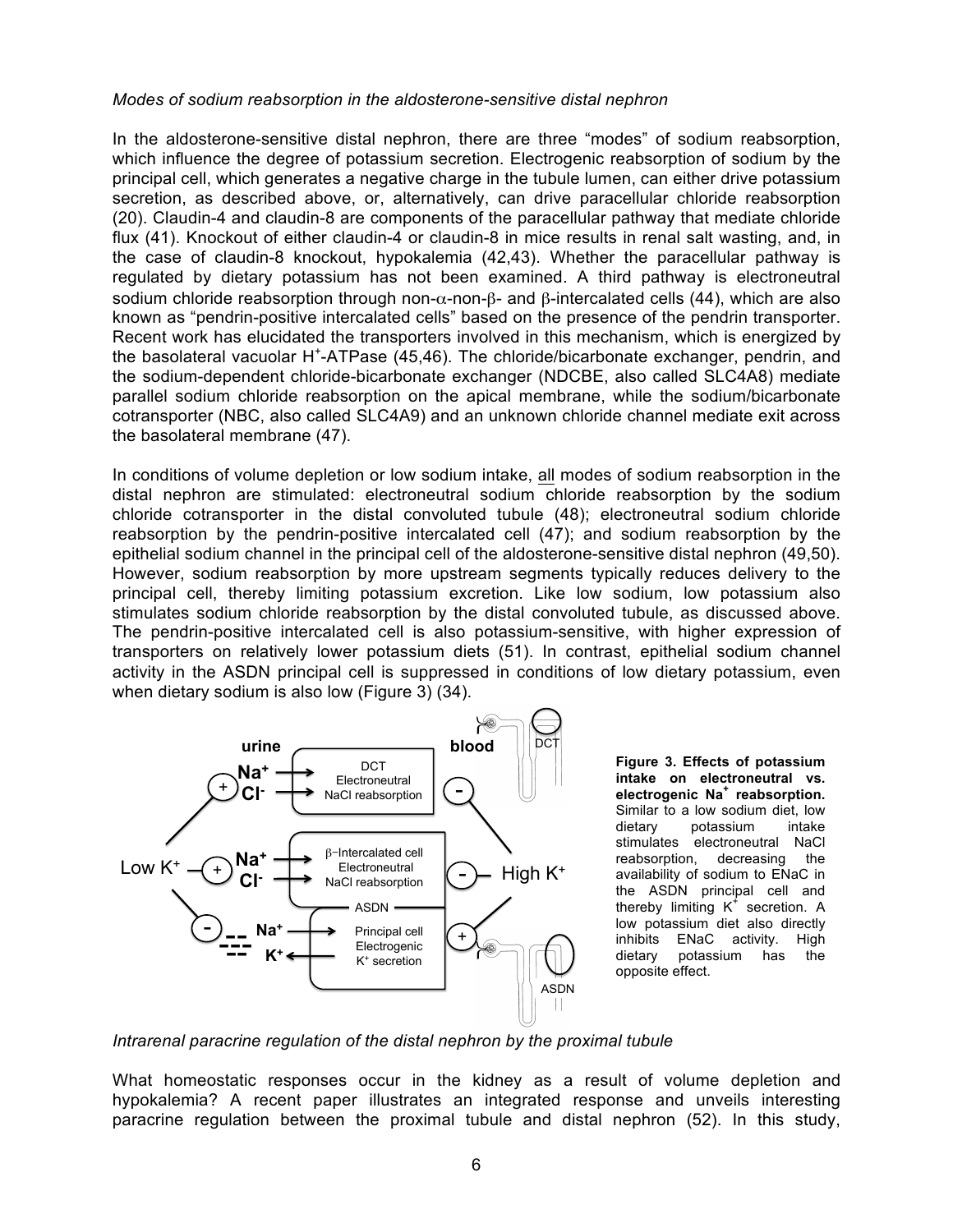STE20/SPS1-related proline/alanine-rich kinase (SPAK) was knocked out. SPAK is a key activator of NCC, as discussed below, and the SPAK knockout mice have a Gitelman's-like phenotype, with renal salt wasting, volume contraction, and mild hypokalemia (~3.4 mEq/L) (52- 54); this phenotype is similar to chronic thiazide administration. In response to volume depletion, there is upregulation of the pendrin-positive intercalated cell: the number of these cells increases relative to  $\alpha$ -intercalated cells, probably through the activation of Notch signaling, and there is upregulation of the transport machinery in the pendrin-positive intercalated cell (52). Ammoniagenesis is upregulated in the proximal cell, presumably in response to hypokalemia. During ammoniagenesis, glutamine is metabolized to  $\alpha$ -ketoglutarate. In the SPAK knockout mice, there is a change in the proximal tubule transport machinery that favors transport of the  $\alpha$ ketoglutarate into the lumen, and there is a three-fold increase in urinary  $\alpha$ -ketoglutarate levels (52). Prior work showed that  $\alpha$ -ketoglutarate stimulates sodium chloride reabsorption by the pendrin-positive intercalated cell, an effect requiring the  $\alpha$ -ketoglutarate seven transmembrane receptor. Oxgr1.  $\alpha$ -ketoglutarate also appears to inhibit sodium reabsorption through ENaC in the principal cell (55). Indeed, Oxgr1 is upregulated in the pendrin-positive intercalated cell in the SPAK knockout mice (52). Upregulation of electroneutral sodium chloride reabsorption through the pendrin-positive intercalated cell will decrease sodium availability to ENaC, helping to limit potassium losses. Since the pendrin-positive intercalated cell also secretes bicarbonate, metabolic alkalosis is also limited (55).

The importance of the pendrin-positive intercalated cell is also illustrated by findings from mice lacking the sodium chloride cotransporter. Mice in which both NCC and pendrin are knocked out have a more dramatic degree of renal salt wasting, volume depletion, and metabolic alkalosis than is seen when either transporter is knocked out individually (56). Similarly, individuals with Pendred syndrome, carrying mutations in pendrin, typically do not have renal manifestations at baseline. However, upon challenge with a thiazide diuretic, a child with Pendred syndrome rapidly developed severe volume depletion and hypokalemic metabolic alkalosis (57). A second patient with Pendred syndrome similarly developed severe hypokalemic metabolic alkalosis during two separate acute illnesses, one in which she had been vomiting and a second with severe infection (58).

#### *The role of the WNK-SPAK/OSR1 signaling pathway*

The first With-no-lysine (WNK) kinase was cloned at UT Southwestern in 2000 by Melanie Cobb and colleagues (59). The following year, Rick Lifton's group showed that WNK1 and WNK4 were mutated in a human disorder, pseudohypoaldosteronism type II (also called Gordon's syndrome or familial hyperkalemia with hypertension), characterized by hypertension and hyperkalemia (60). Subsequent work showed that WNKs phosphorylate and activate two related downstream kinases, SPAK and oxidative-stress response (OSR1) (61-63). SPAK and OSR1 then phosphorylate the N-termini of the related sodium-coupled chloride cotransporters, which include NCC and the sodium-potassium-2-chloride cotransporters, NKCC1 and NKCC2, resulting in transporter activation (28,61,63-69). In fact, WNK-SPAK/OSR1 regulation of ion flux through NKCCs is evolutionarily ancient: this pathway regulates transepithelial potassium flux and fluid secretion in the *Drosophila* renal tubule (70,71). WNK1 and WNK4 also have a positive regulatory effect on the pendrin-positive intercalated cell (51) and may also positively regulate the paracellular Cl<sup>-</sup> reabsorption pathway in the ASDN (72,73). *In vivo* studies have confirmed the importance of WNK-SPAK/OSR1 signaling in stimulating sodium reabsorption through NCC in the distal convoluted tubule and NKCC2 in the thick ascending limb (26,53,54,74-79). In addition, WNK1 and WNK3 regulate vascular contractility through their regulation of NKCC1 in the vasculature (53,80,81). Thus, WNKs overall promote renal NaCl reabsorption and vasoconstriction (Figure 4), explaining the hypertensive phenotype of gain-of-function alleles of WNK1 and WNK4. The stimulation of electroneutral sodium chloride reabsorption, as well as the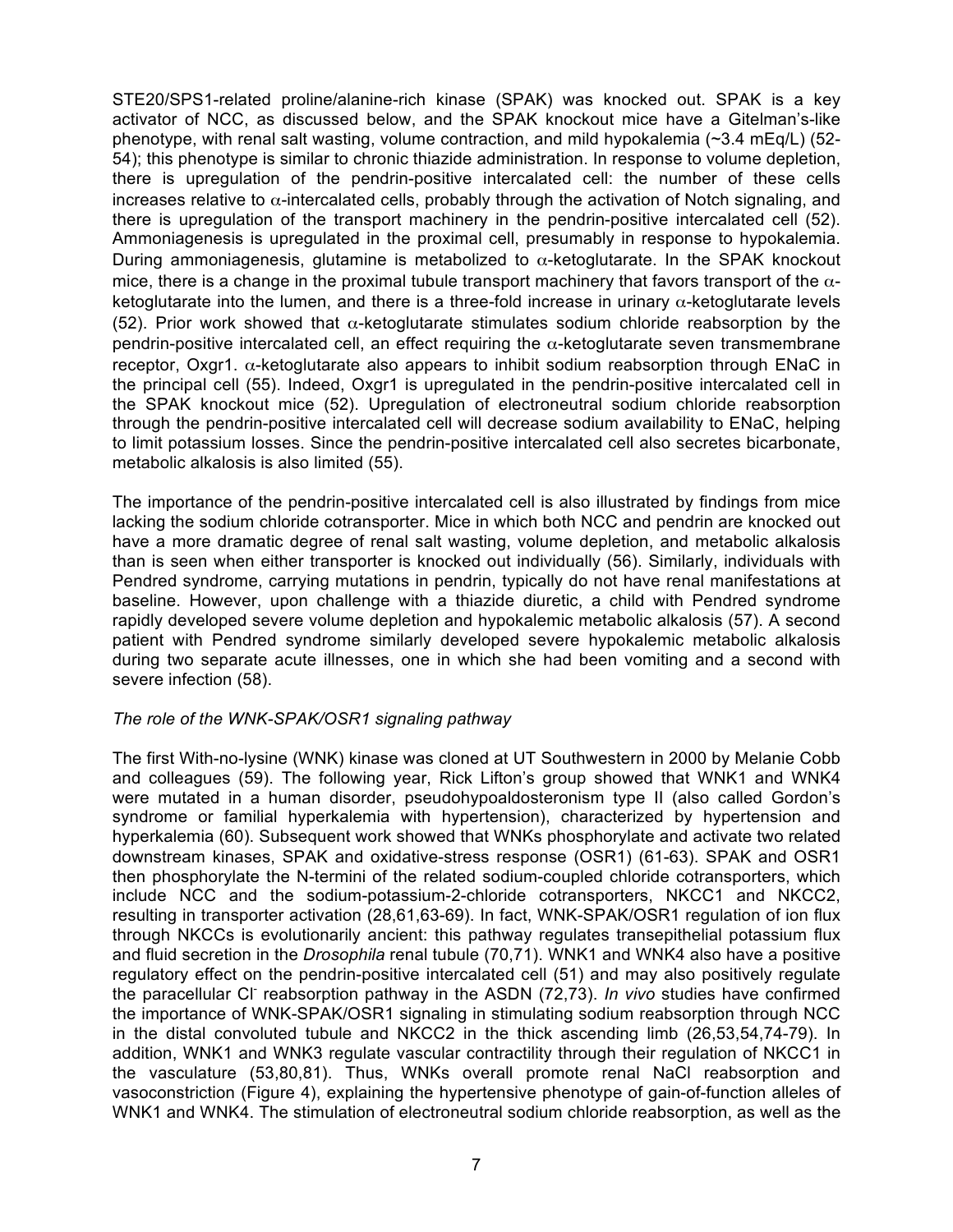inhibitory effects of WNK1 and WNK4 on the ASDN  $K<sup>+</sup>$  secretory channel ROMK (renal outer medullary  $K^+$  channel, Kir1.1) (82-86), explains hyperkalemia in these patients.



**Figure 4. WNK kinases stimulate vasoconstriction and NaCl reabsorption.**  WNK kinases phosphorylate and activate two related kinases, SPAK and OSR1. SPAK and OSR1 phosphorylate the N-terminus of the related sodium-coupled chloride cotransporters, NKCC1 in the vasculature, NCC in the distal convoluted tubule, and NKCC2 in the thick ascending limb of the loop of Henle. In addition, WNKs have positive regulatory effects on pendrin in the  $β$ intercalated cells and paracellular transport in the ASN, mediated by claudin-4. The overall effect of WNK signaling is to promote vasoconstriction and NaCl reabsorption.

Because WNK-SPAK/OSR1 signaling is a key regulator of NCC, recent work has focused on the

effects of dietary potassium on the WNK-SPAK/OSR1 pathway. One study found that, although total amounts of phospho-SPAK (the active form of the kinase) are increased in cortical homogenates in response to a high-potassium diet, the subcellular distribution of phospho-SPAK was shifted (30). A low potassium diet increases WNK phosphorylation (40), as well as SPAK phosphorylation (32,35,40). This likely explains at least part of the increase in NCC phosphorylation. However, at least part of the upregulation in NCC phosphorylation appears to be independent of SPAK and OSR1 (32,35,40), suggesting the existence of an additional "potassium-sensitive" kinase.

An unsolved mystery is the mechanism by which the WNK-SPAK/OSR1 pathway senses changes in dietary potassium. One proposal is that changes in extracellular potassium alter the voltage of the distal convoluted cell, driving changes in intracellular Cl<sup>-</sup> (40). Work performed at UT Southwestern recently proved that WNK is a chloride-sensitive kinase: chloride binds directly to the active site of WNK, inhibiting its autophosphorylation and activation (87). In cells, WNK activation occurs when intracellular CI is lowered. Whether this also occurs in the distal convoluted tubule, a transporting epithelium, is not known. Additionally, the effects of a low potassium diet on NCC phosphorylation are also seen in the absence of a change in serum potassium (40). Ongoing studies in my laboratory are investigating whether intracellular Cl<sup>-</sup> regulates transepithelial ion transport.

#### *Effects of angiotensin II and aldosterone*

Another incompletely understood area is the integration of angiotensin and aldosterone signaling in the response to dietary sodium and potassium. A simple model is that aldosterone stimulates potassium secretion when angiotensin II levels are low, and promotes sodium reabsorption over potassium secretion when angiotensin II levels are high. However, two examples illustrate limitations of this model. First, both aldosterone and angiotensin II independently stimulate NCC phosphorylation when dietary sodium is low (88,89). However, as discussed above, in the face of a low sodium, high potassium diet – in which aldosterone is stimulated both by the low sodium AND the high potassium, and renin and angiotensin levels are similar to low sodium alone – NCC phosphorylation is suppressed (30). Thus, opposite effects on NCC phosphorylation are observed when angiotensin II and aldosterone levels are high, depending on dietary potassium intake. Indeed, experiments have shown that dietary potassium intake suppresses NCC phosphorylation independent of aldosterone or its downstream mediator Sgk1 (serum and glucocorticoid regulated kinase 1) (33,36). Second, aldosterone synthase knockout mice, which cannot make aldosterone, but which have elevated angiotensin II levels, are able to upregulate ENaC and handle moderate amounts of dietary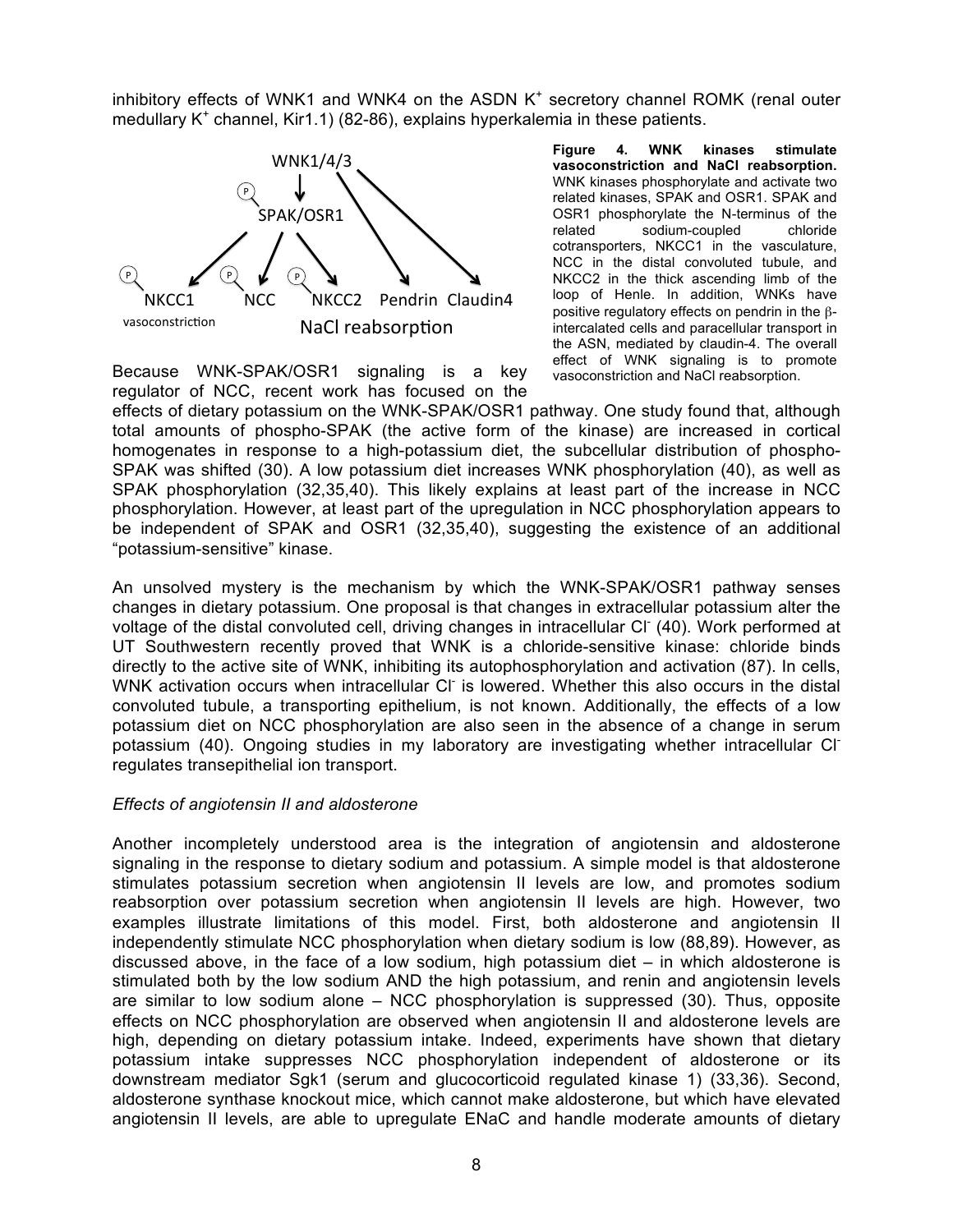potassium, but are unable to do so when treated with the angiotensin receptor blocker, losartan (90). There is some evidence that angiotensin II can directly stimulate sodium reabsorption through ENaC in isolated perfused cortical collecting ducts (91). Thus, at least in some situations, angiotensin II signaling appears important for maintaining potassium homeostasis in the face of dietary intake.

Additional work illustrates that aldosterone can have different effects depending on dietary potassium intake. Phosphorylation of the mineralocorticoid receptor on serine 843 occurs in the intercalated cell of the distal nephron and renders the mineralocorticoid receptor insensitive to aldosterone (51). According to this model, aldosterone upregulates the transport machinery of the pendrin-positive intercalated cell, which would increase NaCl reabsorption as discussed above. In conditions of volume depletion, angiotensin II signaling, or activation of WNK1 and WNK4, Ser 843 is dephosphorylated and the mineralocorticoid receptor is responsive to aldosterone (51). In contrast, in high potassium conditions, Ser 843 is phosphorylated and the intercalated cell is unresponsive to aldosterone (51). An unanswered question is how intercalated cells, which lack 11-β-hydroxysteroid dehydrogenase, protect themselves from activation of the mineralocorticoid receptor by cortisol.

## **Potassium: Foe – Deleterious Effects of Potassium Excess**

Despite the benefits of potassium intake outlined above, potassium excess can be problematic in patients with impaired potassium excretion. The most dreaded complication is ventricular fibrillation (92) leading to sudden death. Indeed, hyperkalemia has been associated with increased risk of both ventricular arrhythmias and death (4,6,8). Therefore, the clinician must understand factors which predispose patients to developing hyperkalemia, and manage this electrolyte complication appropriately when it arises. Fortunately, novel therapies are in development that may advance treatment of hyperkalemia.

#### *Risk factors for hyperkalemia*

Potassium is the most abundant intracellular cation and its concentration in the extracellular space is low. This is due to the action of the Na<sup>+</sup>/K<sup>+</sup>-ATPase, which pumps three Na<sup>+</sup> ions out of the cell in exchange for two K<sup>+</sup> ions. Thus, 98% of total body potassium ( $\sim$ 3400 mEq) is found in intracellular stores, chiefly in muscle, with smaller amounts in red blood cells, liver, and the remaining cells of the body. Only 2% (~65 mEq) of total body potassium is in the extracellular space (93). 90% of ingested potassium is excreted through the kidney, whereas 10% is excreted in stool (20). Thus, most cases of hyperkalemia are due either to abnormal shifts of potassium from the intracellular compartment to the extracellular compartment (eg rhabdomyolysis, tumor lysis), or to dysfunction of renal potassium excretion (94).

Because of the importance of aldosterone in maximizing renal potassium excretion, medications and conditions that impair the renin-angiotensin-aldosterone system (RAAS) are frequent culprits in the development of hyperkalemia (95). These include diabetes mellitus, advanced age, beta blockers and nonsteroidal anti-inflammatory drugs (NSAIDs), which decrease renin secretion; direct renin inhibitors; angiotensin converting enzyme (ACE) inhibitors and angiotensin receptor blockers (ARBs); impaired aldosterone synthesis due to adrenal insufficiency or aldosterone synthase inhibitors (heparin, ketoconazole); mineralocorticoid receptor antagonists (spironolactone, eplerenone); and blockers of the epithelial sodium channel (amiloride, triamterene, trimethoprim and pentamidine) (95). Because 90% of potassium excretion occurs through the kidney, decreased glomerular filtration rate (GFR) is also a powerful predictor of hyperkalemia (2,4,8,96-98).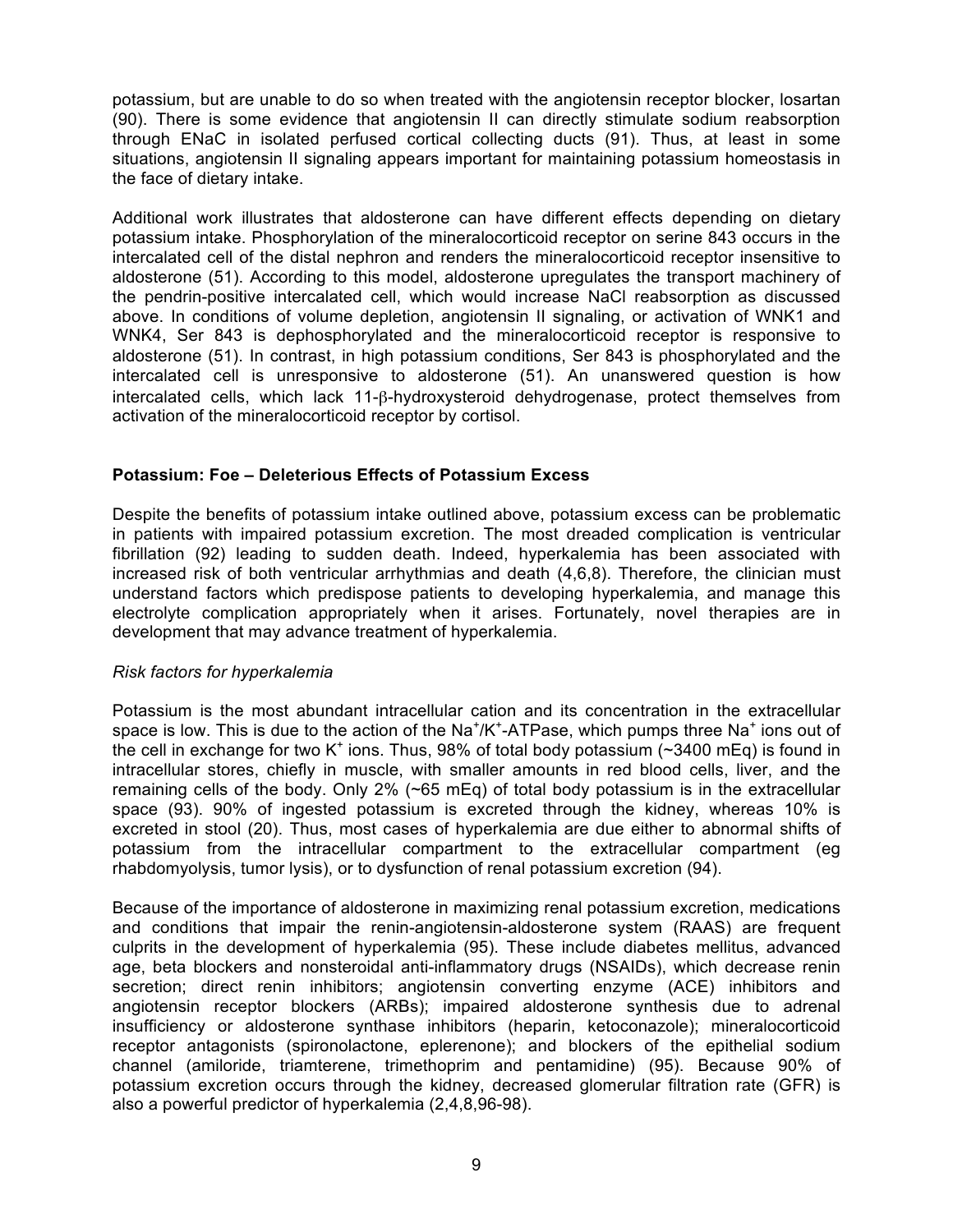Recent studies have highlighted the ways in which multiple risk factors for hyperkalemia often exist in patients who develop overt hyperkalemia. Trimethoprim, which inhibits the epithelial sodium channel, is illustrative. In a randomized controlled trial of 97 outpatients treated for various infections with trimethoprim-sulfamethoxazole (TMP) vs. other antibiotics, serum potassium increased in 81% of the TMP group (99). In this relatively healthy population (mean age 46, creatinine 0.9 mg/dL, 17% diabetic), this was not clinically significant in most of the patients. However, three patients developed a serum potassium concentration of > 6 mEq/L; the mean age of these three patients was 63, two had a creatinine of  $> 1.1$  mg/dL, and one was diabetic (99). A quartet of studies has examined the risk of hyperkalemia in older patients (>66 yo) prescribed an ACE inhibitor, ARB or the mineralocorticoid receptor antagonist spironolactone, who were subsequently prescribed TMP. Using a nested case-control design, the investigators demonstrated that TMP increased the risk of both hyperkalemia and sudden death in this population when compared to the control antibiotic, amoxicillin (100-103). Thus, deleterious effects are seen in the presence of a combination of three risk factors for hyperkalemia – older age, use of an ACE inhibitor, ARB or spironolactone, and use of trimethoprim. Another recent study found that, of patients admitted to an emergency room with hyperkalemia, 95% of patients with a serum potassium of > 7 mEq/L were taking at least one medication that interferes with potassium secretion, 75% were taking two such drugs, and 90% had an impaired GFR (104). In a third study, ACE inhibitors and trimethoprim were the most common medications associated with hyperkalemia in hospitalized patients, 70% of whom had underlying CKD (105). The concept of additive risks – either with dual RAAS blockade, or RAAS blockade in the context of congestive heart failure or chronic kidney disease – is also consistent with findings from clinical trials (106,107).

#### *Aldosterone-independent potassium secretion*

Two recent studies highlight that the risk of hyperkalemia from RAAS blockade is most pronounced within the first month of initiation. In the first study, 6575 hypertensive patients were studied. 40% were diabetic, 12% had stage 3 chronic kidney disease (CKD), and 25% were on RAAS blockade. Spironolactone was added at a mean dose of 42 mg (in non-CKD patients) or 36 mg (in CKD patients). At 4 weeks, serum potassium increased in both CKD and non-CKD patients, but by 8 weeks, serum potassium normalized in both groups. The incidence of hyperkalemia (serum potassium > 5 mEq/L) was 43% in the non-CKD group at 4 weeks and 50% in the CKD group, but returned to baseline levels of 3-4% by 8 weeks (97). A second study with a different design, a population-based case-control study in a cohort of patients with newly diagnosed congestive heart failure, also found that the odds of hyperkalemia were highest within the first month of initiation of an ACE inhibitor or spironolactone: in the  $1<sup>st</sup>$  month, the odds ratio for hyperkalemia was 10.68 with spironolactone [95% confidence interval (CI), 6.61- 17.26] and 5.47 with ACE inhibitor (95% CI, 3.66-8.19), whereas after 12 months, the odds ratio for spironolactone was 2.17 (95% CI, 1.76-2.66) and for ACE inhibitor was 1.39 (95% CI, 1.13- 1.72) (96).

Several conclusions can be drawn from these studies. First, clinicians should monitor serum potassium early after initiation of RAAS blockers, with timely follow-up of abnormal results – an area that has been identified as a safety concern (108,109). Second, if hyperkalemia is mild, it may be possible to continue the RAAS blocker, as long as serum potassium is carefully monitored. The improvement in serum potassium that occurs over time is likely due to adaptive changes in the kidney. Although aldosterone is an important mediator of renal (and colonic) potassium excretion, abundant literature describes aldosterone-independent potassium secretion (110-115).

A recent paper examined potassium handling in aldosterone synthase knockout mice, which lack the ability to synthesize aldosterone. These mice could tolerate a moderate dietary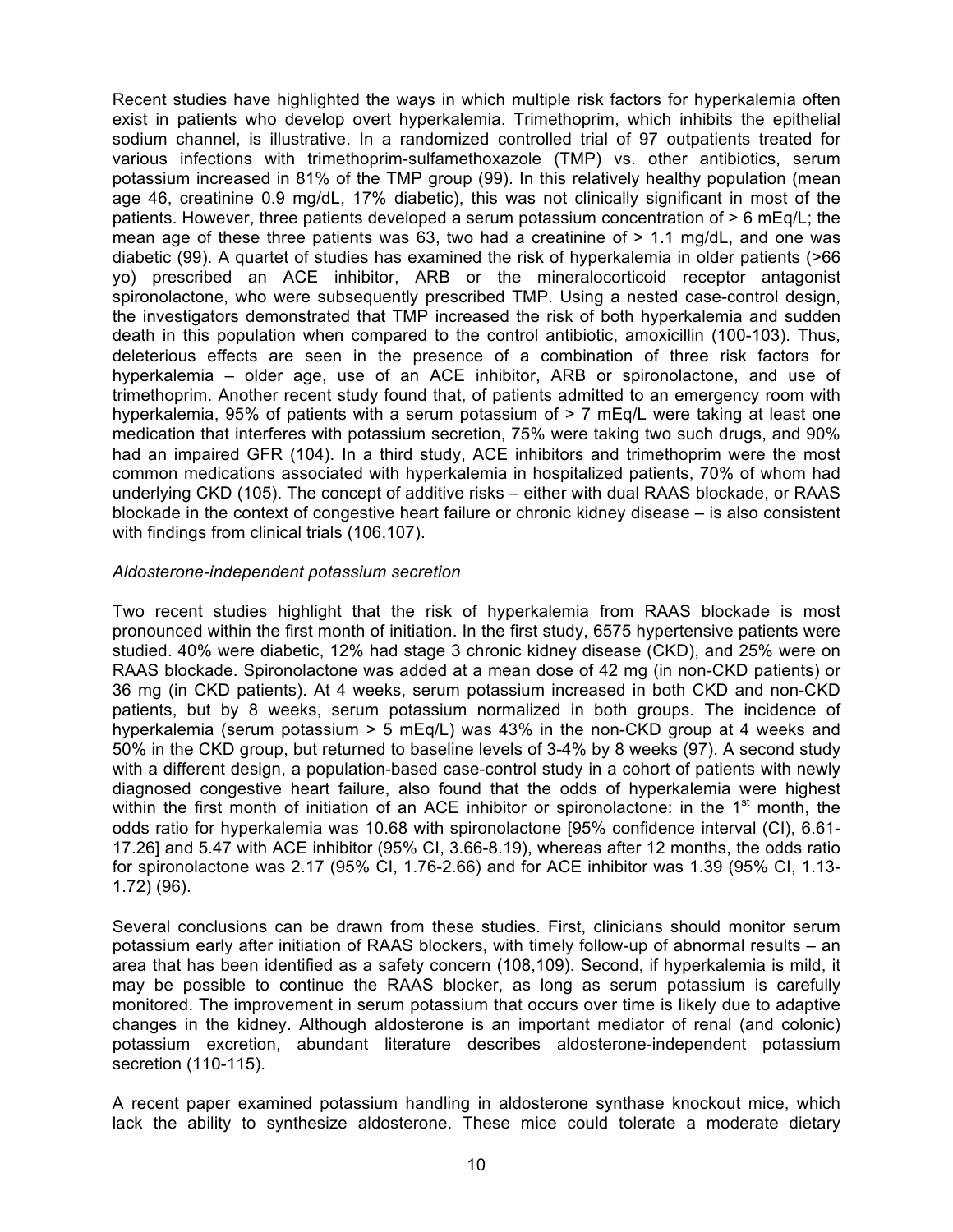potassium load, but died on a very high potassium diet. The sodium chloride cotransporter was downregulated to promote distal sodium delivery, and both ENaC and ROMK were upregulated. Interestingly, angiotensin signaling appeared to play a permissive role for potassium secretion, since treatment with losartan rendered the mice unable to handle moderate dietary potassium (90). This is consistent with clinical data showing that dual RAAS blockade raises serum potassium more than single RAAS blockade (106,116). The aldosterone synthase knockout study also found that colonic potassium secretion was entirely aldosterone-dependent (90), consistent with recent clinical data showing that hyperkalemia complicates the use of eplerenone in patients on hemodialysis (117).

#### *Preventing hyperkalemia in high-risk patients*

The prevention of hyperkalemia in high-risk patients has previously been reviewed (95). Management includes discontinuation of NSAIDs and hyperkalemic herbal preparations; use of diuretics; correcting metabolic acidosis; and prescribing a low potassium diet. If these measures are unsuccessful, lower doses or discontinuation of medications that cause hyperkalemia may be necessary (95).

While hyperkalemia is problematic, hypokalemia is also associated with worse outcomes in patients with chronic kidney disease. For example, a potassium concentration below 4 mEq/L, even in the range of 3.5-3.9 mEq/L, was associated with increased mortality in a population with CKD and congestive heart failure (3). A second study also found a U-shaped association between serum potassium and mortality in patients with CKD, with increased mortality and endstage renal disease in patients with a serum potassium below 4 mEq/L (2). Furthermore, an analysis of patients enrolled in the ONTARGET and TRANSCEND studies found an inverse correlation between dietary potassium intake and eGFR decline ≥ 30% or chronic dialysis, or proteinuria, with decreased odds of these adverse outcomes at higher levels of dietary potassium, and increased odds with lower potassium intake (118). Thus, as with the general population, dietary potassium restriction is associated with increased morbidity, while even mild degrees of hypokalemia confer increased risk of mortality. Therefore, a low potassium diet should not routinely be prescribed in patients with normal serum potassium concentrations. However, there is a linear association between the risk of hyperkalemia and dietary potassium intake in patients with CKD, so patients should be appropriately monitored (118).

#### *Hyperkalemia management*

Management of hyperkalemia has been recently reviewed (119). Acutely, an electrocardiogram should be immediately obtained to assess for cardiac toxicity, and intravenous calcium administered if electrocardiographic changes are present. The second step involves shifting potassium from the extracellular space to the intracellular space using insulin and beta agonist therapy. These increase uptake of potassium through the Na<sup>+</sup>/K<sup>+</sup>-ATPase into muscle. Interestingly, even in patients with "insulin resistance" in terms of glucose uptake in response to insulin, uptake of potassium is not impaired (120). Finally, potassium must be definitively eliminated either through the kidney, the gut, or dialysis. Because most potassium excretion is through the kidney, in a patient who is not oliguric or anuric, loop diuretics can be very effective in eliminating potassium by increasing distal delivery of sodium and distal flow rates. Large doses of a loop diuretic may be needed in patients with impaired GFR. For patients with hypovolemia, concomitant administration of isotonic fluids can help prevent worsening volume depletion, and in patients with a prerenal decrease in GFR due to hypovolemia, saline alone may be sufficient to improve GFR and resolve hyperkalemia.

Currently, sodium polystyrene sulfonate (SPS) is the only approved potassium-binding resin in the United States for gastrointestinal elimination of potassium. However, the safety of this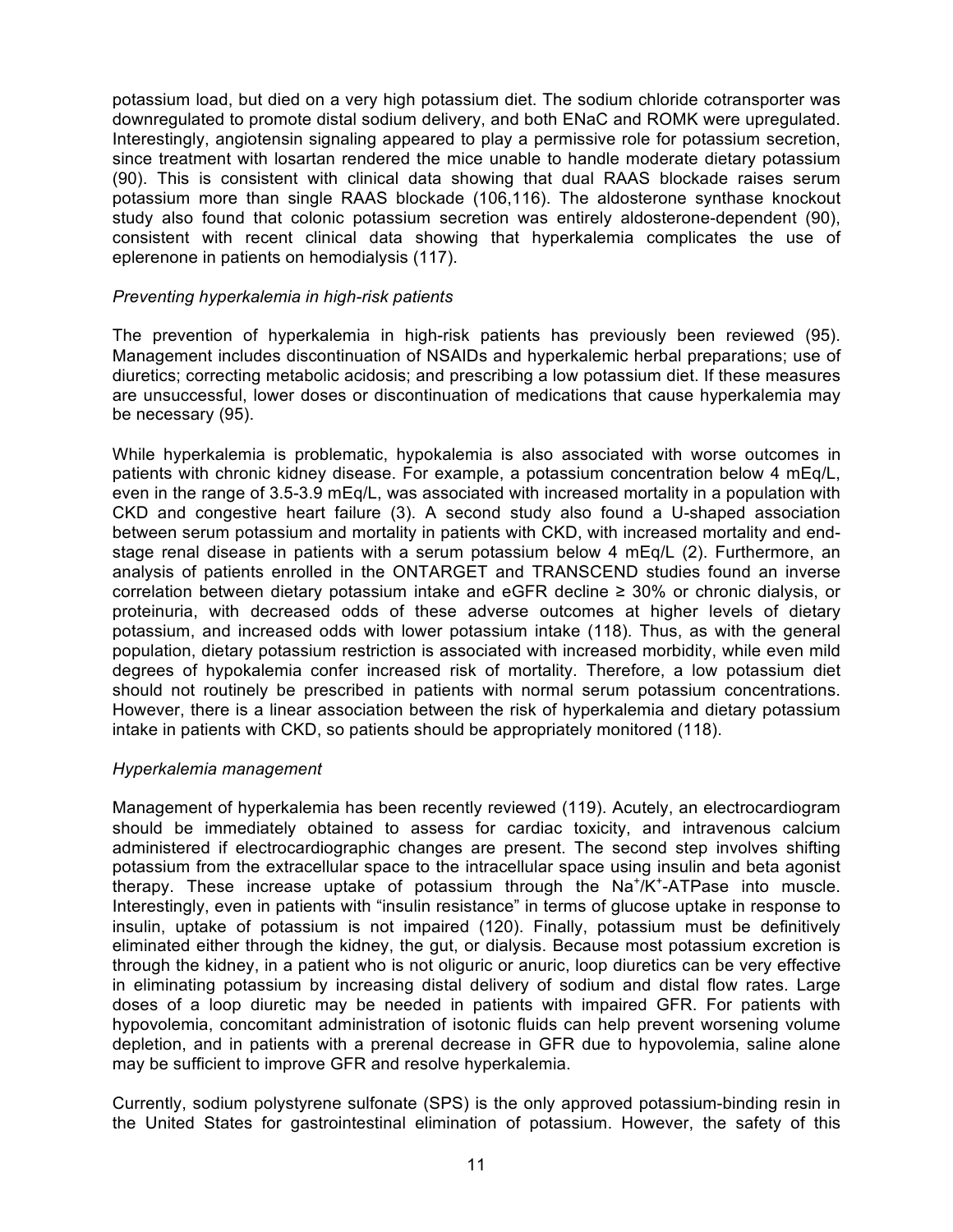medication was called into question when reports began to emerge of cases of colonic necrosis (121), and SPS with 70% sorbitol now carries a black box warning (122). A more recent study linked prescriptions of SPS to pathologic diagnoses of colonic necrosis. Of 1860 outpatient prescriptions, there were no cases of colonic necrosis. Of 5144 inpatient prescriptions, 3 cases of colonic necrosis occurred, for an incidence of 0.14% and a number needed to harm of 1395 (123). The three patients who developed this complication were > 65 years old, in the intensive care unit, and had an estimated GFR of < 30 ml/min (123). Another potential adverse effect of SPS is extracellular volume expansion: a 60 g dose of SPS contains 65 mEq of sodium.

A second question that has been raised is whether SPS is effective in lowering potassium (119,121). One of the largest studies to examine this question evaluated 122 inpatients in a single-center Veterans Administration hospital. The mean age was 69 yo, 79% of the patients had hypertension, 34% had diabetes mellitus, 38% had CKD, 69% had acute kidney injury, 26% congestive heart failure, and 49% were prescribed a medication known to cause hyperkalemia. The investigators evaluated the response to a single dose of SPS. They observed a dosedependent decrease in serum potassium, ranging from 0.82±0.48 mEq/L for the 15 g dose, to a 1.40±0.42 mEq/L decrease for the 60 g dose. 94% of patients normalized serum potassium with a single dose, though the mean starting potassium concentration was < 6 mEq/L in all four groups (124). A study of 154 hyperkalemic episodes in hospitalized patients, 95% of which were treated with SPS, also demonstrated dose-dependent decreases in serum potassium concentration after SPS administration (105).

RAAS blockers are effective for the treatment of conditions which simultaneously predispose to hyperkalemia, such as congestive heart failure and diabetic nephropathy (125-129). Given the limitations of SPS outlined above, intense effort has been focused on developing new potassium-lowering drugs. Two agents are in advanced clinical trials. Patiromer, also known as RLY5016, is a nonabsorbed polymer that binds potassium in the gastrointestinal tract. Three recent studies have examined the safety and efficacy of this agent. PEARL-HF examined 105 patients with heart failure with an indication for spironolactone who either had CKD and were receiving ACE-I, ARB or beta blocker therapy, or who had a documented history of discontinuation of a RAAS blocker or beta blocker due to hyperkalemia. Patients were randomized to receive spironolactone either with or without patiromer and were monitored for 4 weeks. Potassium increased in the spironolactone + placebo group, with 25% of patients experiencing  $K > 5.5$  mEg/L during the study, but decreased in the spironolactone + patiromer group, with 7% of patients experiencing  $K > 5.5$  mEq/L. However, there was a 47% incidence of serum  $K \leq 4$  mEq/L. Hypomagnesemia also was more common in the patiromer group, with 24% of patients developing serum  $Mg^{2+}$  < 1.8 mg/dL, as were gastrointestinal disorders (130). OPAL-HF examined patients with chronic kidney disease, evenly split between stages 3 and 4 CKD, on RAAS blockade; 57% of the subjects were diabetic, 42% had heart failure, 17% were on dual RAAS blockade and 54% were on diuretics. In the single-blind treatment phase, 76% of the 237 patients on patiromer maintained a potassium concentration in the target range of 3.8 to 5 mEq/L during 4 weeks of study. Dose-adjustments of patiromer were required in 60% of patients, mostly on days 3 and 7. The 107 patients who achieved a serum potassium concentration in the target range by 4 weeks were then randomized to a placebo-controlled, single-blind randomized withdrawal phase. By the end of 8 weeks, 43% of patients in the patiromer arm developed hyperkalemia at some point, as compared to 90% in the placebo group. 94% of patients in the patiromer arm were able to continue RAAS blockers, as compared to only 44% in the placebo group. The main adverse events were constipation and hypomagnesemia, which required magnesium replacement in 9 patients (131). AMETHYST-DN examined 306 patients with diabetic nephropathy on dual RAAS blockade with an ACE-I or ARB and spironolactone. Similar potassium-lowering efficacy was seen as compared to OPAL-HF, this time with more prolonged drug treatment to one year. The most common adverse events were constipation and hypomagnesemia, and hypokalemia ( $K < 3.5$  mEq/L) was seen in 5.6%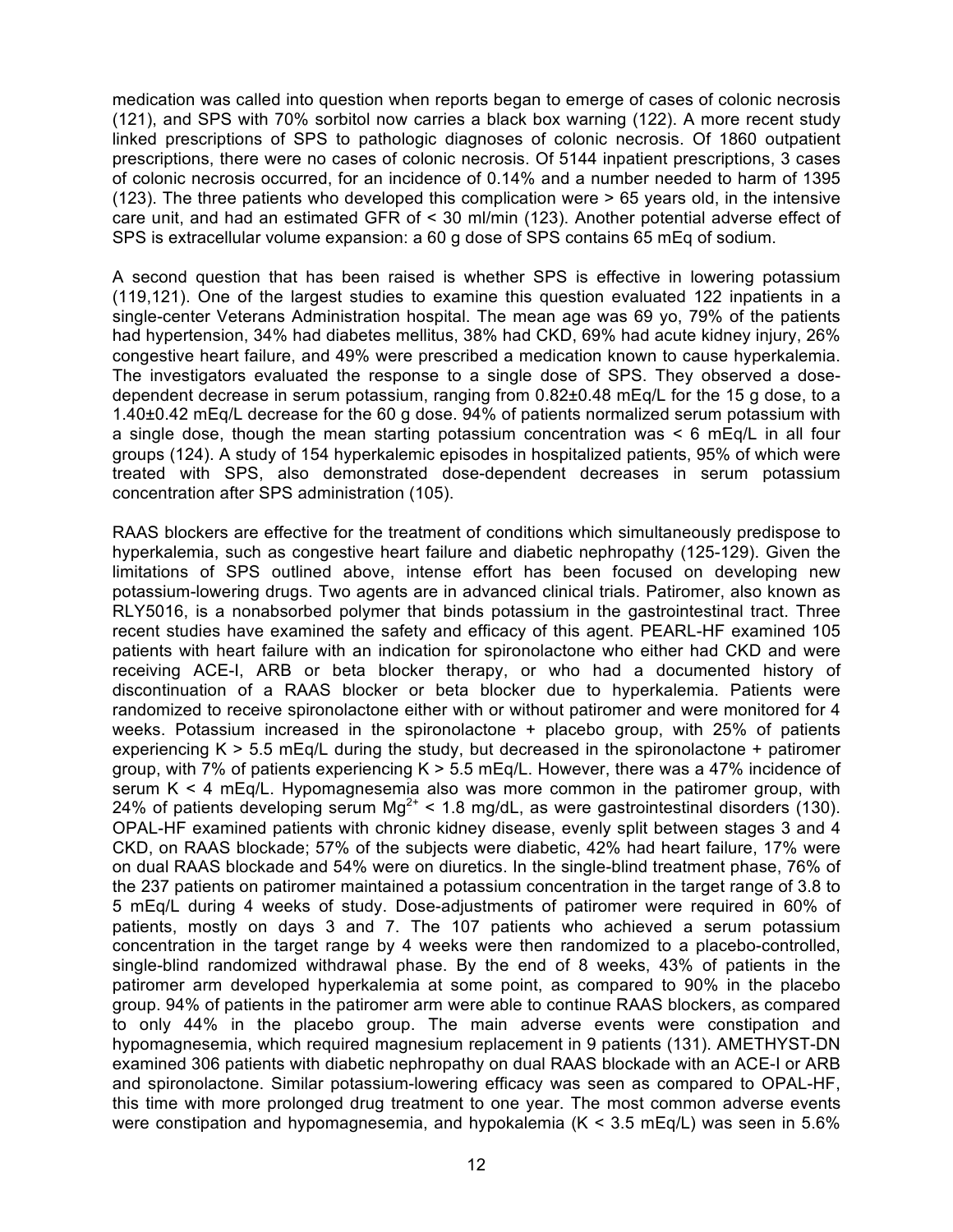of patients. 30% of patients discontinued treatment (132). Patiromer releases calcium in exchange for potassium. No clinically relevant changes in calcium or phosphate levels were observed in AMETHYST-DN (132). However, current guidelines suggest limiting calcium intake in patients with CKD due to risk for vascular calcification (133), and whether calcium release from patiromer will be problematic over time is not known. In summary, patiromer effectively decreases serum potassium concentrations in high-risk patients on RAAS blockers, including those with heart failure, chronic kidney disease, and diabetic nephropathy. The most frequent adverse events are hypomagnesemia and gastrointestinal side effects, but the number of patients studied (648) has been relatively small and the longest follow-up to date has been one year. Furthermore, whether patiromer has beneficial effects on clinical outcomes beyond hyperkalemia is unknown.

Sodium zirconium cyclosilicate, also known as ZS-9, is a non-absorbed microporous compound whose pore size renders it highly selective for potassium ion as compared to calcium or magnesium ions (134). ZS-9 has been evaluated in three clinical trials to date. The first trial was a randomized, double-blind placebo-controlled dose-escalation study that examined the effect of ZS-9 at 3 doses over 2 days in 90 patients with stage 3 chronic kidney disease and serum potassium between 5.0 and 6.0 mEq/L; mean baseline potassium was 5.0-5.2 mEq/L. ZS-9 dose-dependently lowered serum potasium (135). A phase 3 trial used a two-stage, doubleblind strategy to evaluate ZS-9 in 753 patients. This study enrolled adults with a serum potassium of 5.0 to 6.5 mEq/L. Patients were randomized to receive placebo or one of 4 doses of ZS-9 for 48 hours. Those who achieved a serum potassium of 3.5 to 4.9 mEq/L (543 patients) were then randomized to receive either the same ZS-9 dose as in the initial stage, or placebo, and were followed for an additional 2 weeks. 75% of patients had CKD, 67% were on RAAS blockers, 60% had diabetes, and 40% had heart failure. ZS-9 dose-dependently lowered serum potassium during the first 48 hours. In patients randomized to placebo in the second stage, serum potassium increased, whereas patients in the ZS-9 arm maintained a stable serum potassium concentration. Rates of adverse events were similar between the ZS-9 and placebo groups (136). The HARMONIZE trial evaluated 258 patients. 66% had CKD, 36% heart failure, 66% diabetes mellitus, and 70% were on a RAAS blocker. All patients were treated with 10 g open-label ZS-9 for 2 days. 92% achieved normokalemia, with a median time to normalization of 2.2 hours. These patients were then randomized to placebo or one of three doses of ZS-9, and were followed for an additional 4 weeks. There was a dose-dependent effect of ZS-9 on the mean serum potassium. Between 80% (lowest dose) and 94% (highest dose) of patients on ZS-9 maintained serum K < 5.1 mEq/L, as compared to 46% of the placebo group. ~10% of patients became hypokalemic. More patients in the highest-dose group developed edema (14%), but this group also contained a higher proportion of patients with CKD and heart failure (137). Finally, the investigators of the prior trials analyzed 45 patients with baseline serum potassium of 6.0 mEq/L who received a 10 g dose of ZS-9. They reported that after a single 10 g dose, serum potassium decreased by 0.4 mEq/L at 1 hour, 0.6 mEq/L at 2 hours, and 0.7 mEq/L at 4 hours. The median time to a serum potassium level < 6.0 mEq/L was 1.07 hours, and the median time to a serum potassium level < 5.5 mEq/L was 4 hours (138). Like patiromer, the effects of ZS-9 on clinical outcomes beyond serum potassium concentration have not been evaluated.

# **Summary**

Dietary potassium intake lowers blood pressure and is associated with decreased risks of cardiovascular morbidity and overall mortality. Some of the benefits from potassium are likely due to the interrelated handling of sodium and potassium in the kidney. Specifically, potassium inhibits sodium reabsorption by the kidney, while a low potassium diet enhances renal sodium reabsorption, even with a concomitant high sodium diet. Therefore, current guidelines recommend dietary potassium intake in the range of 90 to 120 mmol/day, well above usual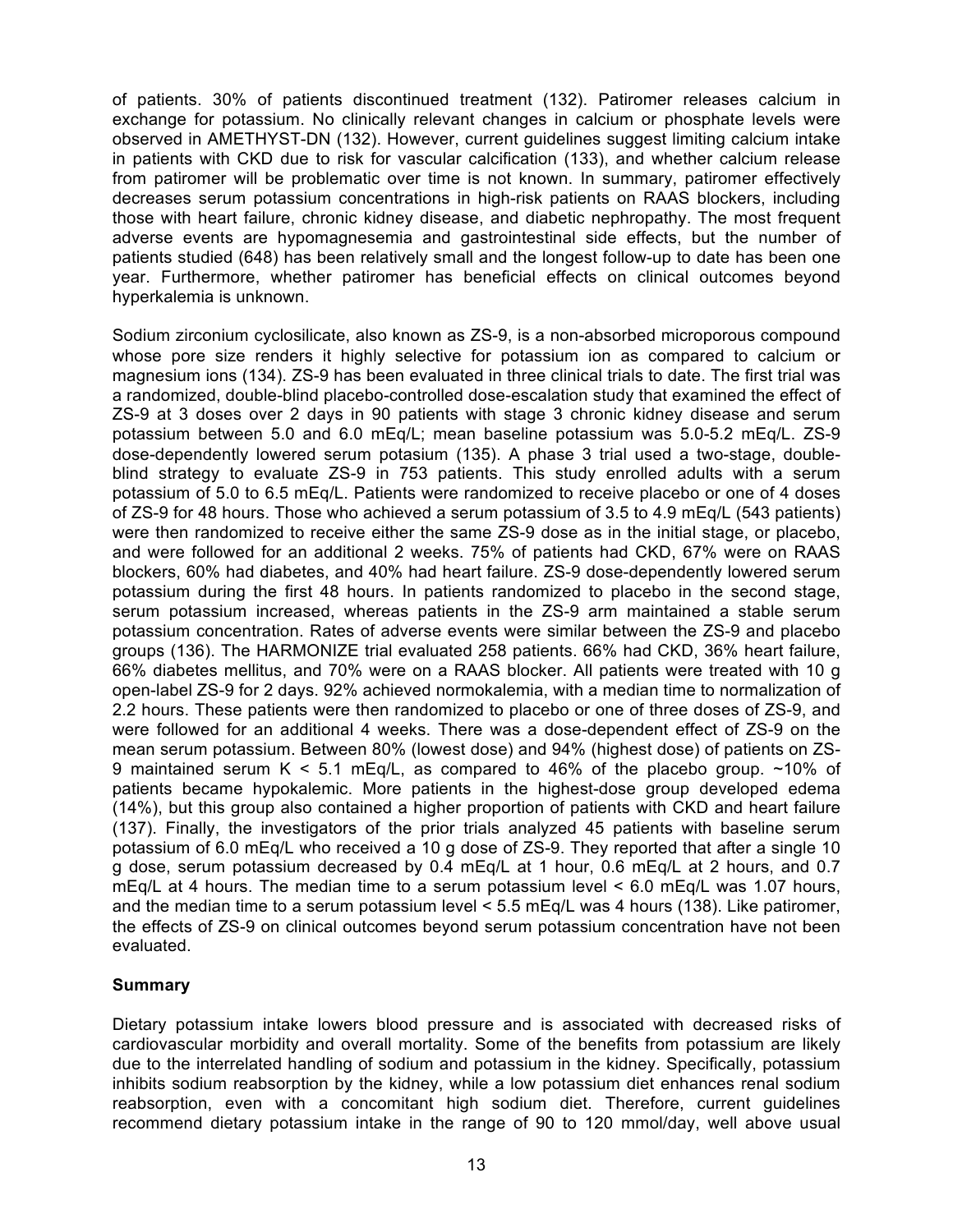intake in American and worldwide populations. In some patients, however, excess dietary potassium intake results in hyperkalemia. Patients at risk include older patients and those with chronic kidney disease, congestive heart failure, or diabetes mellitus, especially with concomitant use of medications that inhibit the renin-angiotensin-aldosterone system, whether as an on-target effect (eg ACE inhibitors, angiotensin receptor blockers or mineralocorticoid receptor antagonists), or as an off-target effect (eg trimethoprim). Appropriate monitoring is required when using these beneficial medications in high-risk populations. Management of hyperkalemia has not changed in recent years, but concerns about the toxicity of sodium polystyrene sulfonate have led to the development of two new drugs, patiromer and sodium zirconium cyclosilicate, that may be approved for use in the near future.

## **REFERENCES**

- 1. Cohen, H. W., Madhavan, S., and Alderman, M. H. (2001) High and low serum potassium associated with cardiovascular events in diuretic-treated patients. *Journal of hypertension* **19**, 1315-1323
- 2. Korgaonkar, S., Tilea, A., Gillespie, B. W., Kiser, M., Eisele, G., Finkelstein, F., Kotanko, P., Pitt, B., and Saran, R. (2010) Serum potassium and outcomes in CKD: insights from the RRI-CKD cohort study. *Clinical journal of the American Society of Nephrology : CJASN* **5**, 762-769
- 3. Bowling, C. B., Pitt, B., Ahmed, M. I., Aban, I. B., Sanders, P. W., Mujib, M., Campbell, R. C., Love, T. E., Aronow, W. S., Allman, R. M., Bakris, G. L., and Ahmed, A. (2010) Hypokalemia and outcomes in patients with chronic heart failure and chronic kidney disease: findings from propensity-matched studies. *Circulation. Heart failure* **3**, 253-260
- 4. Jain, N., Kotla, S., Little, B. B., Weideman, R. A., Brilakis, E. S., Reilly, R. F., and Banerjee, S. (2012) Predictors of hyperkalemia and death in patients with cardiac and renal disease. *The American journal of cardiology* **109**, 1510-1513
- 5. Sinha, A. D., and Agarwal, R. (2013) Chronic renal disease progression: treatment strategies and potassium intake. *Seminars in nephrology* **33**, 290-299
- 6. Goyal, A., Spertus, J. A., Gosch, K., Venkitachalam, L., Jones, P. G., Van den Berghe, G., and Kosiborod, M. (2012) Serum potassium levels and mortality in acute myocardial infarction. *JAMA : the journal of the American Medical Association* **307**, 157-164
- 7. Jensen, H. K., Brabrand, M., Vinholt, P. J., Hallas, J., and Lassen, A. T. (2015) Hypokalemia in acute medical patients: risk factors and prognosis. *The American journal of medicine* **128**, 60-67 e61
- 8. Einhorn, L. M., Zhan, M., Hsu, V. D., Walker, L. D., Moen, M. F., Seliger, S. L., Weir, M. R., and Fink, J. C. (2009) The frequency of hyperkalemia and its significance in chronic kidney disease. *Archives of internal medicine* **169**, 1156-1162
- 9. Murray, C. J., and Lopez, A. D. (2013) Measuring the global burden of disease. *The New England journal of medicine* **369**, 448-457
- 10. Keith, N. M., and Binger, M. W. (1935) Diuretic action of potassium. *J Amer Med Assoc* **105**, 1584- 1591
- 11. Barker, M. (1932) Edema as influenced by a low ratio of sodium to potassium intake: Clinical observations. *J Amer Med Assoc* **98**, 2193-2197
- 12. Aburto, N. J., Hanson, S., Gutierrez, H., Hooper, L., Elliott, P., and Cappuccio, F. P. (2013) Effect of increased potassium intake on cardiovascular risk factors and disease: systematic review and metaanalyses. *Bmj* **346**, f1378
- 13. (2005) *Dietary Reference Intakes for Water, Potassium, Sodium, Chloride, and Sulfate*, The National Academies Press, Washington, DC
- 14. Mente, A., O'Donnell, M. J., Rangarajan, S., McQueen, M. J., Poirier, P., Wielgosz, A., Morrison, H., Li, W., Wang, X., Di, C., Mony, P., Devanath, A., Rosengren, A., Oguz, A., Zatonska, K., Yusufali, A. H., Lopez-Jaramillo, P., Avezum, A., Ismail, N., Lanas, F., Puoane, T., Diaz, R., Kelishadi, R., Iqbal, R., Yusuf, R., Chifamba, J., Khatib, R., Teo, K., Yusuf, S., and Investigators, P. (2014) Association of urinary sodium and potassium excretion with blood pressure. *The New England journal of medicine* **371**, 601-611
- 15. Hedayati, S. S., Minhajuddin, A. T., Ijaz, A., Moe, O. W., Elsayed, E. F., Reilly, R. F., and Huang, C. L. (2012) Association of urinary sodium/potassium ratio with blood pressure: sex and racial differences. *Clinical journal of the American Society of Nephrology : CJASN* **7**, 315-322
- 16. Cogswell, M. E., Zhang, Z., Carriquiry, A. L., Gunn, J. P., Kuklina, E. V., Saydah, S. H., Yang, Q., and Moshfegh, A. J. (2012) Sodium and potassium intakes among US adults: NHANES 2003-2008. *The American journal of clinical nutrition* **96**, 647-657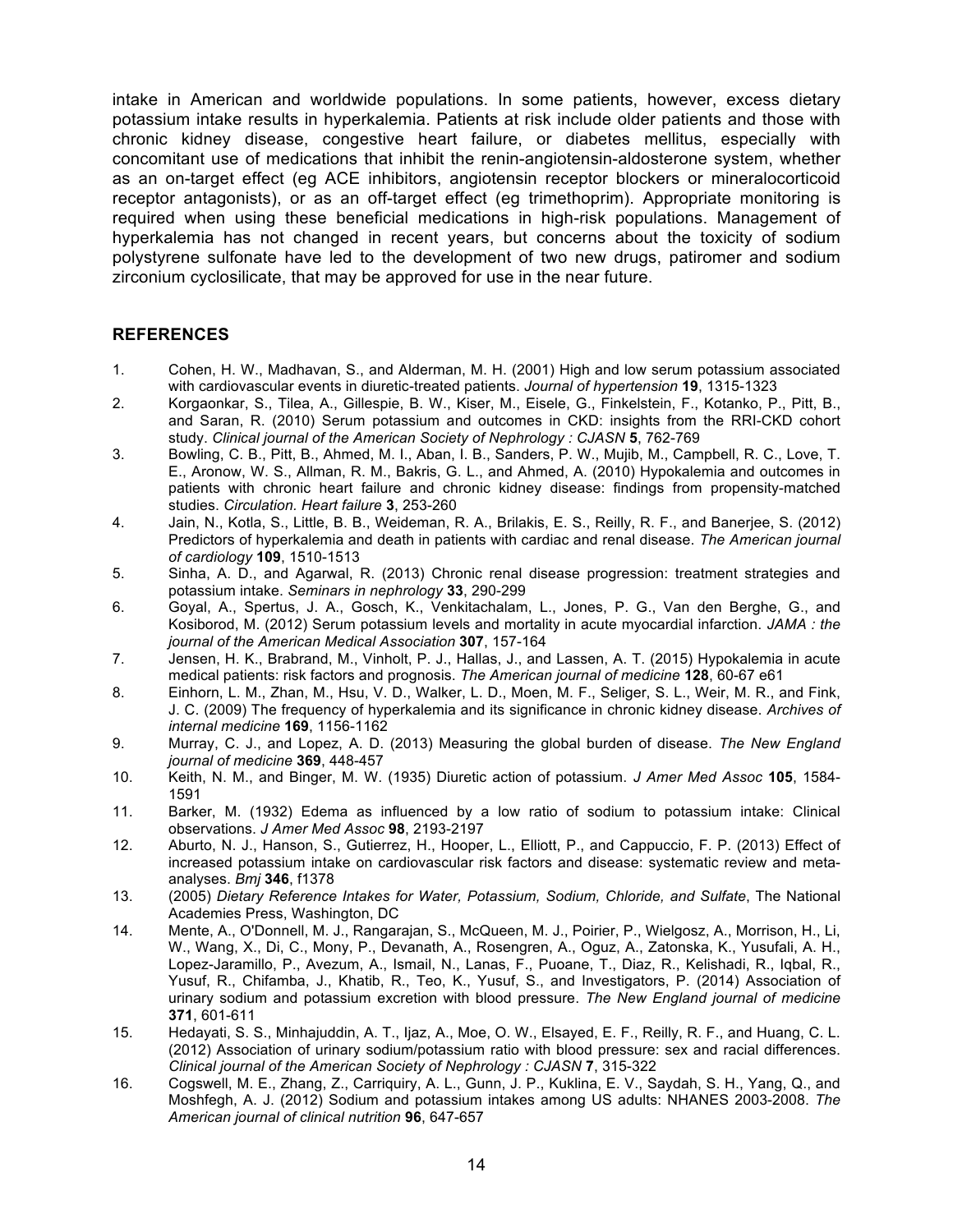- 17. O'Donnell, M., Mente, A., Rangarajan, S., McQueen, M. J., Wang, X., Liu, L., Yan, H., Lee, S. F., Mony, P., Devanath, A., Rosengren, A., Lopez-Jaramillo, P., Diaz, R., Avezum, A., Lanas, F., Yusoff, K., Iqbal, R., Ilow, R., Mohammadifard, N., Gulec, S., Yusufali, A. H., Kruger, L., Yusuf, R., Chifamba, J., Kabali, C., Dagenais, G., Lear, S. A., Teo, K., Yusuf, S., and Investigators, P. (2014) Urinary sodium and potassium excretion, mortality, and cardiovascular events. *The New England journal of medicine* **371**, 612-623
- 18. Womersley, R. A., and Darragh, J. H. (1955) Potassium and Sodium Restriction in the Normal Human. *Journal of Clinical Investigation* **34**, 456-461
- 19. Krishna, G. G., Miller, E., and Kapoor, S. (1989) Increased Blood-Pressure during Potassium-Depletion in Normotensive Men. *New Engl J Med* **320**, 1177-1182
- 20. Malnic, G., Giebisch, G., Muto, S., Wang, W., Bailey, M. A., and Satlin, L. M. (2013) Chapter 49 Regulation of K+ Excretion. in *Seldin and Giebisch's The Kidney (Fifth Edition)* (Caplan, R. J. A. W. M. ed.), Academic Press. pp 1659-1715
- 21. Welling, P. A. (2013) Regulation of renal potassium secretion: molecular mechanisms. *Seminars in nephrology* **33**, 215-228
- 22. Brandis, M., Keyes, J., and Windhager, E. E. (1972) Potassium-induced inhibition of proximal tubular fluid reabsorption in rats. *Am J Physiol* **222**, 421-427
- 23. Stokes, J. B. (1982) Consequences of potassium recycling in the renal medulla. Effects of ion transport by the medullary thick ascending limb of Henle's loop. *J Clin Invest* **70**, 219-229
- 24. Battilana, C. A., Dobyan, D. C., Lacy, F. B., Bhattacharya, J., Johnston, P. A., and Jamison, R. L. (1978) Effect of chronic potassium loading on potassium secretion by the pars recta or descending limb of the juxtamedullary nephron in the rat. *J Clin Invest* **62**, 1093-1103
- 25. Higashihara, E., and Kokko, J. P. (1985) Effects of aldosterone on potassium recycling in the kidney of adrenalectomized rats. *Am J Physiol* **248**, F219-227
- 26. Cheng, C. J., Truong, T., Baum, M., and Huang, C. L. (2012) Kidney-specific WNK1 inhibits sodium reabsorption in the cortical thick ascending limb. *Am J Physiol Renal Physiol* **303**, F667-673
- 27. Pacheco-Alvarez, D., Cristobal, P. S., Meade, P., Moreno, E., Vazquez, N., Munoz, E., Diaz, A., Juarez, M. E., Gimenez, I., and Gamba, G. (2006) The Na+:Cl- cotransporter is activated and phosphorylated at the amino-terminal domain upon intracellular chloride depletion. *J Biol Chem* **281**, 28755-28763
- 28. Richardson, C., Rafiqi, F. H., Karlsson, H. K., Moleleki, N., Vandewalle, A., Campbell, D. G., Morrice, N. A., and Alessi, D. R. (2008) Activation of the thiazide-sensitive Na+-Cl- cotransporter by the WNKregulated kinases SPAK and OSR1. *J Cell Sci* **121**, 675-684
- 29. Wade, J. B., Fang, L., Coleman, R. A., Liu, J., Grimm, P. R., Wang, T., and Welling, P. A. (2011) Differential regulation of ROMK (Kir1.1) in distal nephron segments by dietary potassium. *Am J Physiol Renal Physiol* **300**, F1385-1393
- 30. van der Lubbe, N., Moes, A. D., Rosenbaek, L. L., Schoep, S., Meima, M. E., Danser, A. H., Fenton, R. A., Zietse, R., and Hoorn, E. J. (2013) K+-induced natriuresis is preserved during Na+ depletion and accompanied by inhibition of the Na+-Cl- cotransporter. *Am J Physiol Renal Physiol* **305**, F1177-1188
- 31. Rengarajan, S., Lee, D. H., Oh, Y. T., Delpire, E., Youn, J. H., and McDonough, A. A. (2014) Increasing plasma [K+] by intravenous potassium infusion reduces NCC phosphorylation and drives kaliuresis and natriuresis. *Am J Physiol Renal Physiol* **306**, F1059-1068
- 32. Castaneda-Bueno, M., Cervantes-Perez, L. G., Rojas-Vega, L., Arroyo-Garza, I., Vazquez, N., Moreno, E., and Gamba, G. (2014) Modulation of NCC activity by low and high K(+) intake: insights into the signaling pathways involved. *Am J Physiol Renal Physiol* **306**, F1507-1519
- 33. Vallon, V., Schroth, J., Lang, F., Kuhl, D., and Uchida, S. (2009) Expression and phosphorylation of the Na+-Cl- cotransporter NCC in vivo is regulated by dietary salt, potassium, and SGK1. *Am J Physiol Renal Physiol* **297**, F704-712
- 34. Frindt, G., Houde, V., and Palmer, L. G. (2011) Conservation of Na+ vs. K+ by the rat cortical collecting duct. *Am J Physiol Renal Physiol* **301**, F14-20
- 35. Wade, J. B., Liu, J., Coleman, R., Grimm, P. R., Delpire, E., and Welling, P. A. (2015) SPAK-mediated NCC regulation in response to low-K+ diet. *Am J Physiol Renal Physiol* **308**, F923-931
- 36. Sorensen, M. V., Grossmann, S., Roesinger, M., Gresko, N., Todkar, A. P., Barmettler, G., Ziegler, U., Odermatt, A., Loffing-Cueni, D., and Loffing, J. (2013) Rapid dephosphorylation of the renal sodium chloride cotransporter in response to oral potassium intake in mice. *Kidney Int* **83**, 811-824
- 37. Chiga, M., Rai, T., Yang, S. S., Ohta, A., Takizawa, T., Sasaki, S., and Uchida, S. (2008) Dietary salt regulates the phosphorylation of OSR1/SPAK kinases and the sodium chloride cotransporter through aldosterone. *Kidney Int* **74**, 1403-1409
- 38. Turban, S., Thompson, C. B., Parekh, R. S., and Appel, L. J. (2013) Effects of sodium intake and diet on racial differences in urinary potassium excretion: results from the Dietary Approaches to Stop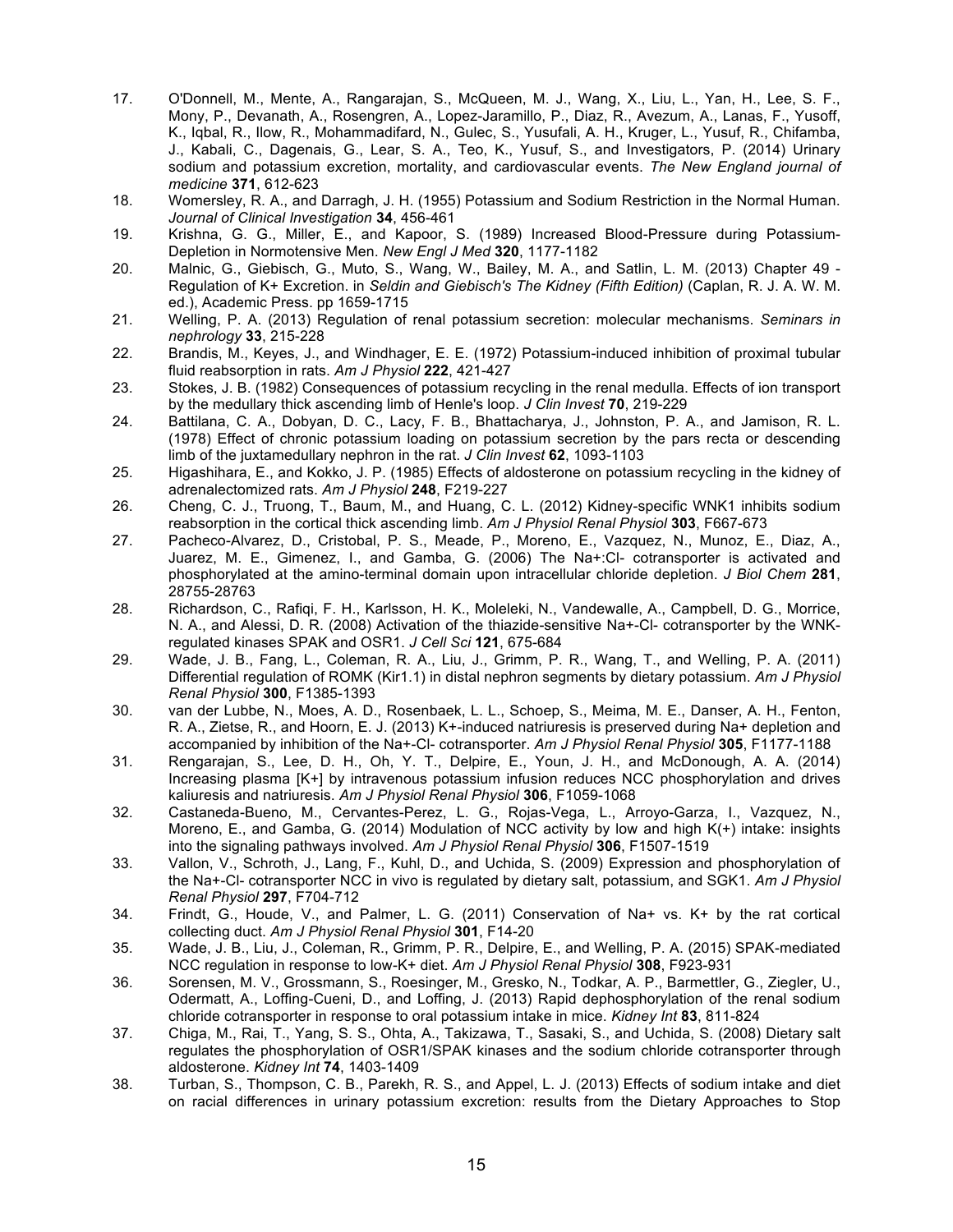Hypertension (DASH)-Sodium trial. *American journal of kidney diseases : the official journal of the National Kidney Foundation* **61**, 88-95

- 39. Vitzthum, H., Seniuk, A., Schulte, L. H., Muller, M. L., Hetz, H., and Ehmke, H. (2014) Functional coupling of renal K+ and Na+ handling causes high blood pressure in Na+ replete mice. *The Journal of physiology* **592**, 1139-1157
- 40. Terker, A. S., Zhang, C., McCormick, J. A., Lazelle, R. A., Zhang, C., Meermeier, N. P., Siler, D. A., Park, H. J., Fu, Y., Cohen, D. M., Weinstein, A. M., Wang, W. H., Yang, C. L., and Ellison, D. H. (2015) Potassium modulates electrolyte balance and blood pressure through effects on distal cell voltage and chloride. *Cell Metab* **21**, 39-50
- 41. Hou, J., Renigunta, A., Yang, J., and Waldegger, S. (2010) Claudin-4 forms paracellular chloride channel in the kidney and requires claudin-8 for tight junction localization. *Proc Natl Acad Sci U S A* **107**, 18010-18015
- 42. Gong, Y., Wang, J., Yang, J., Gonzales, E., Perez, R., and Hou, J. (2015) KLHL3 regulates paracellular chloride transport in the kidney by ubiquitination of claudin-8. *Proc Natl Acad Sci U S A* **112**, 4340-4345
- 43. Gong, Y., Yu, M., Yang, J., Gonzales, E., Perez, R., Hou, M., Tripathi, P., Hering-Smith, K. S., Hamm, L. L., and Hou, J. (2014) The Cap1-claudin-4 regulatory pathway is important for renal chloride reabsorption and blood pressure regulation. *Proc Natl Acad Sci U S A* **111**, E3766-3774
- 44. Terada, Y., and Knepper, M. A. (1990) Thiazide-sensitive NaCl absorption in rat cortical collecting duct. *Am J Physiol* **259**, F519-528
- 45. Gueutin, V., Vallet, M., Jayat, M., Peti-Peterdi, J., Corniere, N., Leviel, F., Sohet, F., Wagner, C. A., Eladari, D., and Chambrey, R. (2013) Renal beta-intercalated cells maintain body fluid and electrolyte balance. *J Clin Invest* **123**, 4219-4231
- 46. Chambrey, R., Kurth, I., Peti-Peterdi, J., Houillier, P., Purkerson, J. M., Leviel, F., Hentschke, M., Zdebik, A. A., Schwartz, G. J., Hubner, C. A., and Eladari, D. (2013) Renal intercalated cells are rather energized by a proton than a sodium pump. *Proc Natl Acad Sci U S A* **110**, 7928-7933
- 47. Leviel, F., Hubner, C. A., Houillier, P., Morla, L., El Moghrabi, S., Brideau, G., Hassan, H., Parker, M. D., Kurth, I., Kougioumtzes, A., Sinning, A., Pech, V., Riemondy, K. A., Miller, R. L., Hummler, E., Shull, G. E., Aronson, P. S., Doucet, A., Wall, S. M., Chambrey, R., and Eladari, D. (2010) The Na+ dependent chloride-bicarbonate exchanger SLC4A8 mediates an electroneutral Na+ reabsorption process in the renal cortical collecting ducts of mice. *J Clin Invest* **120**, 1627-1635
- 48. Ellison, D. H., Velazquez, H., and Wright, F. S. (1989) Adaptation of the distal convoluted tubule of the rat. Structural and functional effects of dietary salt intake and chronic diuretic infusion. *J Clin Invest* **83**, 113-126
- 49. Nesterov, V., Dahlmann, A., Krueger, B., Bertog, M., Loffing, J., and Korbmacher, C. (2012) Aldosterone-dependent and -independent regulation of the epithelial sodium channel (ENaC) in mouse distal nephron. *Am J Physiol Renal Physiol* **303**, F1289-1299
- 50. Frindt, G., Sackin, H., and Palmer, L. G. (1990) Whole-cell currents in rat cortical collecting tubule: low-Na diet increases amiloride-sensitive conductance. *Am J Physiol* **258**, F562-567
- 51. Shibata, S., Rinehart, J., Zhang, J., Moeckel, G., Castaneda-Bueno, M., Stiegler, A. L., Boggon, T. J., Gamba, G., and Lifton, R. P. (2013) Mineralocorticoid receptor phosphorylation regulates ligand binding and renal response to volume depletion and hyperkalemia. *Cell Metab* **18**, 660-671
- 52. Grimm, P. R., Lazo-Fernandez, Y., Delpire, E., Wall, S. M., Dorsey, S. G., Weinman, E. J., Coleman, R., Wade, J. B., and Welling, P. A. (2015) Integrated compensatory network is activated in the absence of NCC phosphorylation. *J Clin Invest* **125**, 2136-2150
- 53. Yang, S. S., Lo, Y. F., Wu, C. C., Lin, S. W., Yeh, C. J., Chu, P., Sytwu, H. K., Uchida, S., Sasaki, S., and Lin, S. H. (2010) SPAK-knockout mice manifest Gitelman syndrome and impaired vasoconstriction. *J Am Soc Nephrol* **21**, 1868-1877
- 54. Grimm, P. R., Taneja, T. K., Liu, J., Coleman, R., Chen, Y. Y., Delpire, E., Wade, J. B., and Welling, P. A. (2012) SPAK isoforms and OSR1 regulate sodium-chloride co-transporters in a nephron-specific manner. *J Biol Chem* **287**, 37673-37690
- 55. Tokonami, N., Morla, L., Centeno, G., Mordasini, D., Ramakrishnan, S. K., Nikolaeva, S., Wagner, C. A., Bonny, O., Houillier, P., Doucet, A., and Firsov, D. (2013) alpha-Ketoglutarate regulates acid-base balance through an intrarenal paracrine mechanism. *J Clin Invest* **123**, 3166-3171
- 56. Soleimani, M., Barone, S., Xu, J., Shull, G. E., Siddiqui, F., Zahedi, K., and Amlal, H. (2012) Double knockout of pendrin and Na-Cl cotransporter (NCC) causes severe salt wasting, volume depletion, and renal failure. *Proc Natl Acad Sci U S A* **109**, 13368-13373
- 57. Pela, I., Bigozzi, M., and Bianchi, B. (2008) Profound hypokalemia and hypochloremic metabolic alkalosis during thiazide therapy in a child with Pendred syndrome. *Clinical nephrology* **69**, 450-453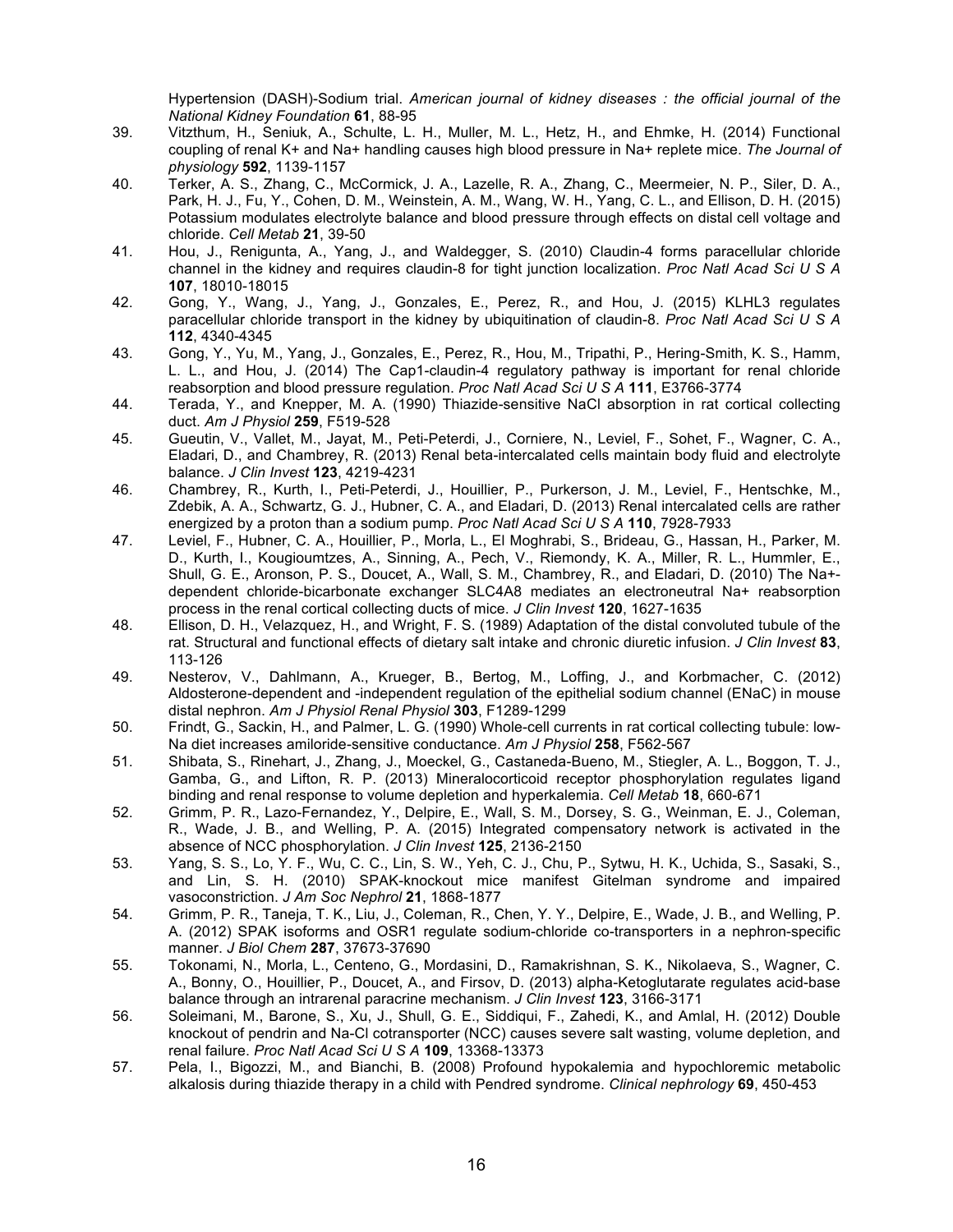- 58. Kandasamy, N., Fugazzola, L., Evans, M., Chatterjee, K., and Karet, F. (2011) Life-threatening metabolic alkalosis in Pendred syndrome. *European journal of endocrinology / European Federation of Endocrine Societies* **165**, 167-170
- 59. Xu, B., English, J. M., Wilsbacher, J. L., Stippec, S., Goldsmith, E. J., and Cobb, M. H. (2000) WNK1, a novel mammalian serine/threonine protein kinase lacking the catalytic lysine in subdomain II. *J Biol Chem* **275**, 16795-16801
- 60. Wilson, F. H., Disse-Nicodeme, S., Choate, K. A., Ishikawa, K., Nelson-Williams, C., Desitter, I., Gunel, M., Milford, D. V., Lipkin, G. W., Achard, J. M., Feely, M. P., Dussol, B., Berland, Y., Unwin, R. J., Mayan, H., Simon, D. B., Farfel, Z., Jeunemaitre, X., and Lifton, R. P. (2001) Human hypertension caused by mutations in WNK kinases. *Science* **293**, 1107-1112
- 61. Vitari, A. C., Deak, M., Morrice, N. A., and Alessi, D. R. (2005) The WNK1 and WNK4 protein kinases that are mutated in Gordon's hypertension syndrome phosphorylate and activate SPAK and OSR1 protein kinases. *Biochem J* **391**, 17-24
- 62. Moriguchi, T., Urushiyama, S., Hisamoto, N., Iemura, S., Uchida, S., Natsume, T., Matsumoto, K., and Shibuya, H. (2005) WNK1 regulates phosphorylation of cation-chloride-coupled cotransporters via the STE20-related kinases, SPAK and OSR1. *J Biol Chem* **280**, 42685-42693
- 63. Anselmo, A. N., Earnest, S., Chen, W., Juang, Y. C., Kim, S. C., Zhao, Y., and Cobb, M. H. (2006) WNK1 and OSR1 regulate the Na+, K+, 2Cl- cotransporter in HeLa cells. *Proc Natl Acad Sci U S A* **103**, 10883-10888
- 64. Richardson, C., Sakamoto, K., de los Heros, P., Deak, M., Campbell, D. G., Prescott, A. R., and Alessi, D. R. (2011) Regulation of the NKCC2 ion cotransporter by SPAK-OSR1-dependent and independent pathways. *J Cell Sci* **124**, 789-800
- 65. Rinehart, J., Kahle, K. T., de Los Heros, P., Vazquez, N., Meade, P., Wilson, F. H., Hebert, S. C., Gimenez, I., Gamba, G., and Lifton, R. P. (2005) WNK3 kinase is a positive regulator of NKCC2 and NCC, renal cation-Cl- cotransporters required for normal blood pressure homeostasis. *Proc Natl Acad Sci U S A* **102**, 16777-16782
- 66. Gagnon, K. B., England, R., and Delpire, E. (2007) A single binding motif is required for SPAK activation of the Na-K-2Cl cotransporter. *Cell Physiol Biochem* **20**, 131-142
- 67. Gagnon, K. B., England, R., and Delpire, E. (2006) Volume sensitivity of cation-Cl- cotransporters is modulated by the interaction of two kinases: Ste20-related proline-alanine-rich kinase and WNK4. *Am J Physiol Cell Physiol* **290**, C134-142
- 68. Dowd, B. F., and Forbush, B. (2003) PASK (proline-alanine-rich STE20-related kinase), a regulatory kinase of the Na-K-Cl cotransporter (NKCC1). *J Biol Chem* **278**, 27347-27353
- 69. Gagnon, K. B., England, R., and Delpire, E. (2006) Characterization of SPAK and OSR1, regulatory kinases of the Na-K-2Cl cotransporter. *Mol Cell Biol* **26**, 689-698
- 70. Rodan, A. R., Baum, M., and Huang, C. L. (2012) The Drosophila NKCC Ncc69 is required for normal renal tubule function. *Am J Physiol Cell Physiol* **303**, C883-894
- 71. Wu, Y., Schellinger, J. N., Huang, C. L., and Rodan, A. R. (2014) Hypotonicity Stimulates Potassium Flux through the WNK-SPAK/OSR1 Kinase Cascade and the Ncc69 Sodium-Potassium-2-Chloride Cotransporter in the Drosophila Renal Tubule. *J Biol Chem* **289**, 26131-26142
- 72. Yamauchi, K., Rai, T., Kobayashi, K., Sohara, E., Suzuki, T., Itoh, T., Suda, S., Hayama, A., Sasaki, S., and Uchida, S. (2004) Disease-causing mutant WNK4 increases paracellular chloride permeability and phosphorylates claudins. *Proc Natl Acad Sci U S A* **101**, 4690-4694
- 73. Kahle, K. T., Macgregor, G. G., Wilson, F. H., Van Hoek, A. N., Brown, D., Ardito, T., Kashgarian, M., Giebisch, G., Hebert, S. C., Boulpaep, E. L., and Lifton, R. P. (2004) Paracellular Cl- permeability is regulated by WNK4 kinase: insight into normal physiology and hypertension. *Proc Natl Acad Sci U S A* **101**, 14877-14882
- 74. Castaneda-Bueno, M., Cervantes-Perez, L. G., Vazquez, N., Uribe, N., Kantesaria, S., Morla, L., Bobadilla, N. A., Doucet, A., Alessi, D. R., and Gamba, G. (2012) Activation of the renal Na+:Clcotransporter by angiotensin II is a WNK4-dependent process. *Proc Natl Acad Sci U S A* **109**, 7929- 7934
- 75. Ohta, A., Rai, T., Yui, N., Chiga, M., Yang, S. S., Lin, S. H., Sohara, E., Sasaki, S., and Uchida, S. (2009) Targeted disruption of the Wnk4 gene decreases phosphorylation of Na-Cl cotransporter, increases Na excretion and lowers blood pressure. *Hum Mol Genet* **18**, 3978-3986
- 76. Rafiqi, F. H., Zuber, A. M., Glover, M., Richardson, C., Fleming, S., Jovanovic, S., Jovanovic, A., O'Shaughnessy, K. M., and Alessi, D. R. (2010) Role of the WNK-activated SPAK kinase in regulating blood pressure. *EMBO molecular medicine* **2**, 63-75
- 77. Lin, S. H., Yu, I. S., Jiang, S. T., Lin, S. W., Chu, P., Chen, A., Sytwu, H. K., Sohara, E., Uchida, S., Sasaki, S., and Yang, S. S. (2011) Impaired phosphorylation of Na(+)-K(+)-2Cl(-) cotransporter by oxidative stress-responsive kinase-1 deficiency manifests hypotension and Bartter-like syndrome. *Proc Natl Acad Sci U S A* **108**, 17538-17543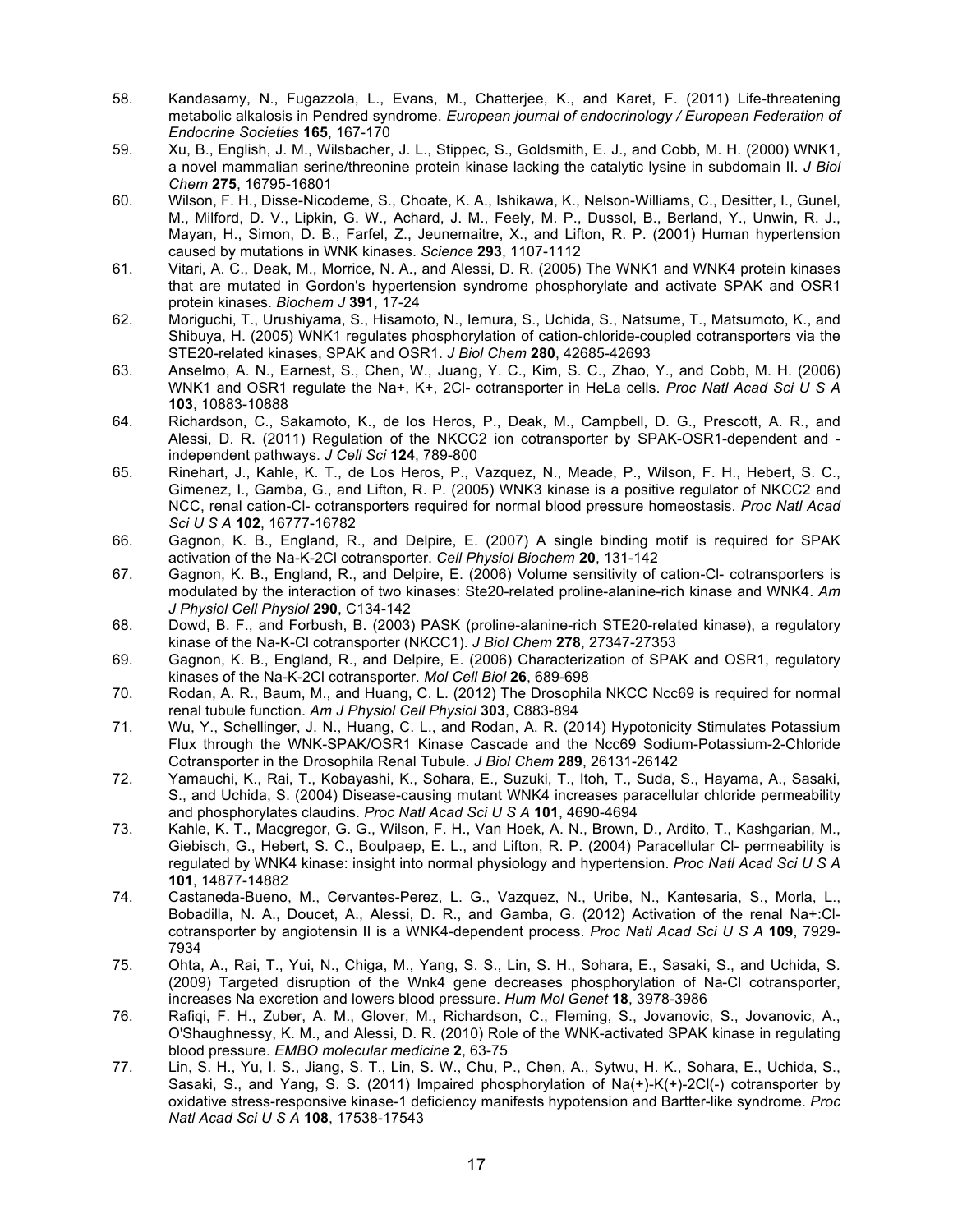- 78. Takahashi, D., Mori, T., Nomura, N., Khan, M. Z., Araki, Y., Zeniya, M., Sohara, E., Rai, T., Sasaki, S., and Uchida, S. (2014) WNK4 is the major WNK positively regulating NCC in the mouse kidney. *Biosci Rep* **34**
- 79. Cheng, C. J., Yoon, J., Baum, M., and Huang, C. L. (2014) STE20/SPS1-related Proline/alanine-rich Kinase (SPAK) is Critical for Sodium Reabsorption in Isolated Perfused Thick Ascending Limb. *Am J Physiol Renal Physiol*, ajprenal 00493 02013
- 80. Bergaya, S., Faure, S., Baudrie, V., Rio, M., Escoubet, B., Bonnin, P., Henrion, D., Loirand, G., Achard, J. M., Jeunemaitre, X., and Hadchouel, J. (2011) WNK1 regulates vasoconstriction and blood pressure response to alpha 1-adrenergic stimulation in mice. *Hypertension* **58**, 439-445
- 81. Susa, K., Kita, S., Iwamoto, T., Yang, S. S., Lin, S. H., Ohta, A., Sohara, E., Rai, T., Sasaki, S., Alessi, D. R., and Uchida, S. (2012) Effect of heterozygous deletion of WNK1 on the WNK-OSR1/ SPAK-NCC/NKCC1/NKCC2 signal cascade in the kidney and blood vessels. *Clin Exp Nephrol* **16**, 530-538
- 82. Cope, G., Murthy, M., Golbang, A. P., Hamad, A., Liu, C. H., Cuthbert, A. W., and O'Shaughnessy, K. M. (2006) WNK1 affects surface expression of the ROMK potassium channel independent of WNK4. *J Am Soc Nephrol* **17**, 1867-1874
- 83. He, G., Wang, H. R., Huang, S. K., and Huang, C. L. (2007) Intersectin links WNK kinases to endocytosis of ROMK1. *J Clin Invest* **117**, 1078-1087
- 84. Lazrak, A., Liu, Z., and Huang, C. L. (2006) Antagonistic regulation of ROMK by long and kidneyspecific WNK1 isoforms. *Proc Natl Acad Sci U S A* **103**, 1615-1620
- 85. Wade, J. B., Fang, L., Liu, J., Li, D., Yang, C. L., Subramanya, A. R., Maouyo, D., Mason, A., Ellison, D. H., and Welling, P. A. (2006) WNK1 kinase isoform switch regulates renal potassium excretion. *Proc Natl Acad Sci U S A* **103**, 8558-8563
- 86. Kahle, K. T., Wilson, F. H., Leng, Q., Lalioti, M. D., O'Connell, A. D., Dong, K., Rapson, A. K., MacGregor, G. G., Giebisch, G., Hebert, S. C., and Lifton, R. P. (2003) WNK4 regulates the balance between renal NaCl reabsorption and K+ secretion. *Nature genetics* **35**, 372-376
- 87. Piala, A. T., Moon, T. M., Akella, R., He, H., Cobb, M. H., and Goldsmith, E. J. (2014) Chloride Sensing by WNK1 Involves Inhibition of Autophosphorylation. *Science signaling* **7**, ra41
- 88. van der Lubbe, N., Lim, C. H., Meima, M. E., van Veghel, R., Rosenbaek, L. L., Mutig, K., Danser, A. H., Fenton, R. A., Zietse, R., and Hoorn, E. J. (2012) Aldosterone does not require angiotensin II to activate NCC through a WNK4-SPAK-dependent pathway. *Pflugers Arch* **463**, 853-863
- 89. van der Lubbe, N., Lim, C. H., Fenton, R. A., Meima, M. E., Jan Danser, A. H., Zietse, R., and Hoorn, E. J. (2011) Angiotensin II induces phosphorylation of the thiazide-sensitive sodium chloride cotransporter independent of aldosterone. *Kidney Int* **79**, 66-76
- 90. Todkar, A., Picard, N., Loffing-Cueni, D., Sorensen, M. V., Mihailova, M., Nesterov, V., Makhanova, N., Korbmacher, C., Wagner, C. A., and Loffing, J. (2015) Mechanisms of renal control of potassium homeostasis in complete aldosterone deficiency. *J Am Soc Nephrol* **26**, 425-438
- 91. Peti-Peterdi, J., Warnock, D. G., and Bell, P. D. (2002) Angiotensin II directly stimulates ENaC activity in the cortical collecting duct via AT(1) receptors. *J Am Soc Nephrol* **13**, 1131-1135
- 92. Petrov, D. B. (2012) Images in clinical medicine. An electrocardiographic sine wave in hyperkalemia. *The New England journal of medicine* **366**, 1824
- 93. Cheng, C. J., Kuo, E., and Huang, C. L. (2013) Extracellular potassium homeostasis: insights from hypokalemic periodic paralysis. *Seminars in nephrology* **33**, 237-247
- 94. Palmer, B. F. (2010) A physiologic-based approach to the evaluation of a patient with hyperkalemia. *American journal of kidney diseases : the official journal of the National Kidney Foundation* **56**, 387- 393
- 95. Palmer, B. F. (2004) Managing hyperkalemia caused by inhibitors of the renin-angiotensin-aldosterone system. *The New England journal of medicine* **351**, 585-592
- 96. Michel, A., Martin-Perez, M., Ruigomez, A., and Garcia Rodriguez, L. A. (2015) Risk factors for hyperkalaemia in a cohort of patients with newly diagnosed heart failure: a nested case-control study in UK general practice. *European journal of heart failure* **17**, 205-213
- 97. Gwoo, S., Kim, Y. N., Shin, H. S., Jung, Y. S., and Rim, H. (2014) Predictors of hyperkalemia risk after hypertension control with aldosterone blockade according to the presence or absence of chronic kidney disease. *Nephron. Clinical practice* **128**, 381-386
- 98. Weinberg, J. M., Appel, L. J., Bakris, G., Gassman, J. J., Greene, T., Kendrick, C. A., Wang, X., Lash, J., Lewis, J. A., Pogue, V., Thornley-Brown, D., Phillips, R. A., African American Study of, H., and Kidney Disease Collaborative Research, G. (2009) Risk of hyperkalemia in nondiabetic patients with chronic kidney disease receiving antihypertensive therapy. *Archives of internal medicine* **169**, 1587- 1594
- 99. Alappan, R., Buller, G. K., and Perazella, M. A. (1999) Trimethoprim-sulfamethoxazole therapy in outpatients: is hyperkalemia a significant problem? *American journal of nephrology* **19**, 389-394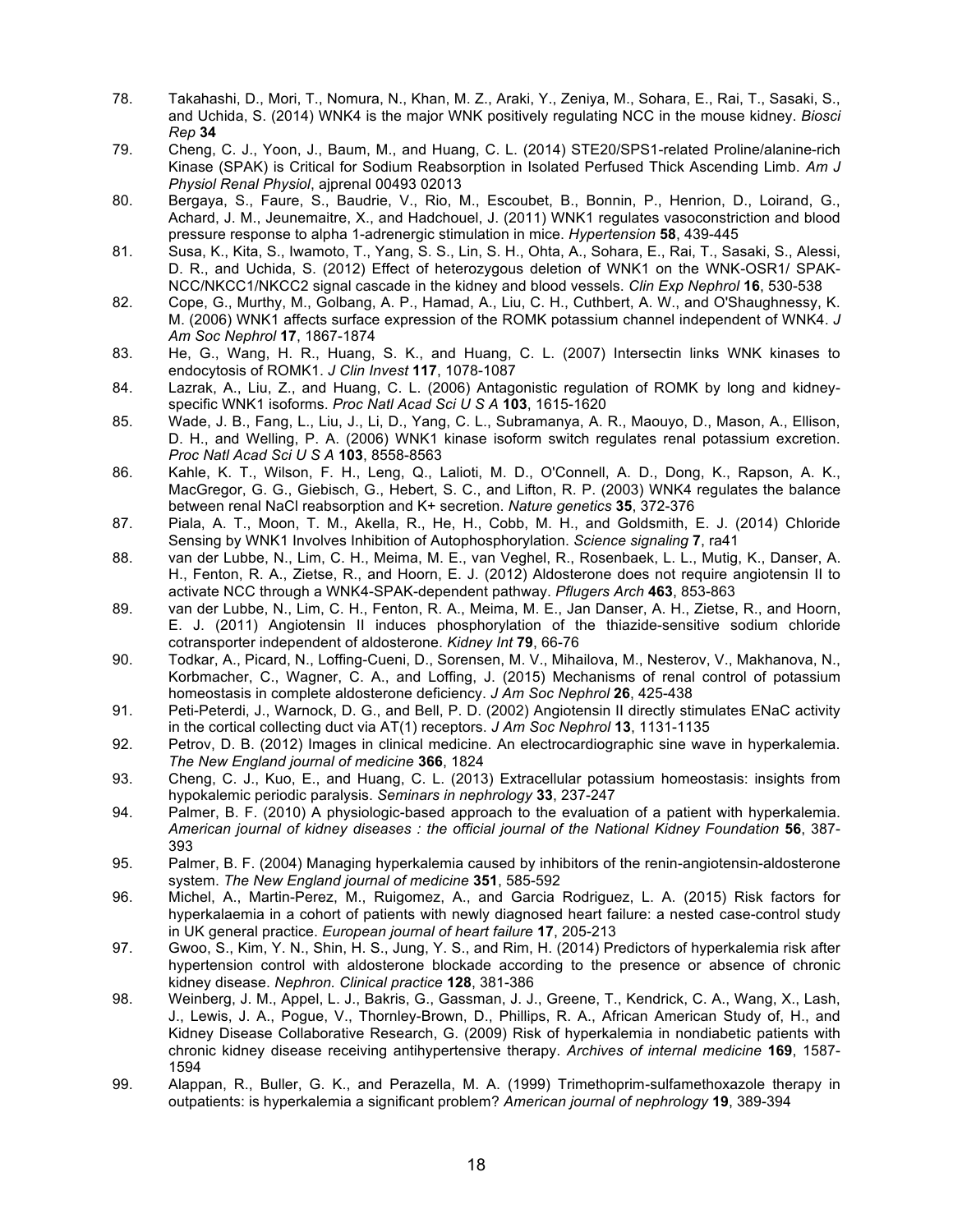- 100. Antoniou, T., Gomes, T., Juurlink, D. N., Loutfy, M. R., Glazier, R. H., and Mamdani, M. M. (2010) Trimethoprim-sulfamethoxazole-induced hyperkalemia in patients receiving inhibitors of the reninangiotensin system: a population-based study. *Archives of internal medicine* **170**, 1045-1049
- 101. Antoniou, T., Gomes, T., Mamdani, M. M., Yao, Z., Hellings, C., Garg, A. X., Weir, M. A., and Juurlink, D. N. (2011) Trimethoprim-sulfamethoxazole induced hyperkalaemia in elderly patients receiving spironolactone: nested case-control study. *Bmj* **343**, d5228
- 102. Antoniou, T., Hollands, S., Macdonald, E. M., Gomes, T., Mamdani, M. M., Juurlink, D. N., Canadian Drug, S., and Effectiveness Research, N. (2015) Trimethoprim-sulfamethoxazole and risk of sudden death among patients taking spironolactone. *CMAJ : Canadian Medical Association journal = journal de l'Association medicale canadienne* **187**, E138-143
- 103. Fralick, M., Macdonald, E. M., Gomes, T., Antoniou, T., Hollands, S., Mamdani, M. M., Juurlink, D. N., Canadian Drug, S., and Effectiveness Research, N. (2014) Co-trimoxazole and sudden death in patients receiving inhibitors of renin-angiotensin system: population based study. *Bmj* **349**, g6196
- 104. Muschart, X., Boulouffe, C., Jamart, J., Nougon, G., Gerard, V., de Canniere, L., and Vanpee, D. (2014) A determination of the current causes of hyperkalaemia and whether they have changed over the past 25 years. *Acta clinica Belgica* **69**, 280-284
- 105. Fordjour, K. N., Walton, T., and Doran, J. J. (2014) Management of hyperkalemia in hospitalized patients. *The American journal of the medical sciences* **347**, 93-100
- 106. Weir, M. R., and Rolfe, M. (2010) Potassium homeostasis and renin-angiotensin-aldosterone system inhibitors. *Clinical journal of the American Society of Nephrology : CJASN* **5**, 531-548
- 107. Juurlink, D. N., Mamdani, M. M., Lee, D. S., Kopp, A., Austin, P. C., Laupacis, A., and Redelmeier, D. A. (2004) Rates of hyperkalemia after publication of the Randomized Aldactone Evaluation Study. *The New England journal of medicine* **351**, 543-551
- 108. Moore, C., Lin, J., McGinn, T., and Halm, E. (2007) Factors associated with time to follow-up of severe hyperkalemia in the ambulatory setting. *American journal of medical quality : the official journal of the American College of Medical Quality* **22**, 428-437
- 109. Moore, C. R., Lin, J. J., O'Connor, N., and Halm, E. A. (2006) Follow-up of markedly elevated serum potassium results in the ambulatory setting: implications for patient safety. *American journal of medical quality : the official journal of the American College of Medical Quality* **21**, 115-124
- 110. Field, M. J., Stanton, B. A., and Giebisch, G. H. (1984) Differential acute effects of aldosterone, dexamethasone, and hyperkalemia on distal tubular potassium secretion in the rat kidney. *J Clin Invest* **74**, 1792-1802
- 111. Hirsch, D., Kashgarian, M., Boulpaep, E. L., and Hayslett, J. P. (1984) Role of aldosterone in the mechanism of potassium adaptation in the initial collecting tubule. *Kidney Int* **26**, 798-807
- 112. Stanton, B., Pan, L., Deetjen, H., Guckian, V., and Giebisch, G. (1987) Independent effects of aldosterone and potassium on induction of potassium adaptation in rat kidney. *J Clin Invest* **79**, 198- 206
- 113. Wingo, C. S., Seldin, D. W., Kokko, J. P., and Jacobson, H. R. (1982) Dietary modulation of active potassium secretion in the cortical collecting tubule of adrenalectomized rabbits. *J Clin Invest* **70**, 579- 586
- 114. Young, D. B. (1988) Quantitative analysis of aldosterone's role in potassium regulation. *Am J Physiol* **255**, F811-822
- 115. Frindt, G., and Palmer, L. G. (2009) K+ secretion in the rat kidney: Na+ channel-dependent and independent mechanisms. *Am J Physiol Renal Physiol* **297**, F389-396
- 116. Van Buren, P. N., Adams-Huet, B., Nguyen, M., Molina, C., and Toto, R. D. (2014) Potassium handling with dual renin-angiotensin system inhibition in diabetic nephropathy. *Clinical journal of the American Society of Nephrology : CJASN* **9**, 295-301
- 117. Walsh, M., Manns, B., Garg, A. X., Bueti, J., Rabbat, C., Smyth, A., Tyrwhitt, J., Bosch, J., Gao, P., Devereaux, P. J., and Wald, R. (2015) The Safety of Eplerenone in Hemodialysis Patients: A Noninferiority Randomized Controlled Trial. *Clinical journal of the American Society of Nephrology : CJASN*
- 118. Smyth, A., Dunkler, D., Gao, P., Teo, K. K., Yusuf, S., O'Donnell, M. J., Mann, J. F., Clase, C. M., Ontarget, and investigators, T. (2014) The relationship between estimated sodium and potassium excretion and subsequent renal outcomes. *Kidney Int* **86**, 1205-1212
- 119. Kovesdy, C. P. (2014) Management of hyperkalaemia in chronic kidney disease. *Nature reviews. Nephrology* **10**, 653-662
- 120. Nguyen, T. Q., Maalouf, N. M., Sakhaee, K., and Moe, O. W. (2011) Comparison of insulin action on glucose versus potassium uptake in humans. *Clinical journal of the American Society of Nephrology : CJASN* **6**, 1533-1539
- 121. Sterns, R. H., Rojas, M., Bernstein, P., and Chennupati, S. (2010) Ion-exchange resins for the treatment of hyperkalemia: are they safe and effective? *J Am Soc Nephrol* **21**, 733-735